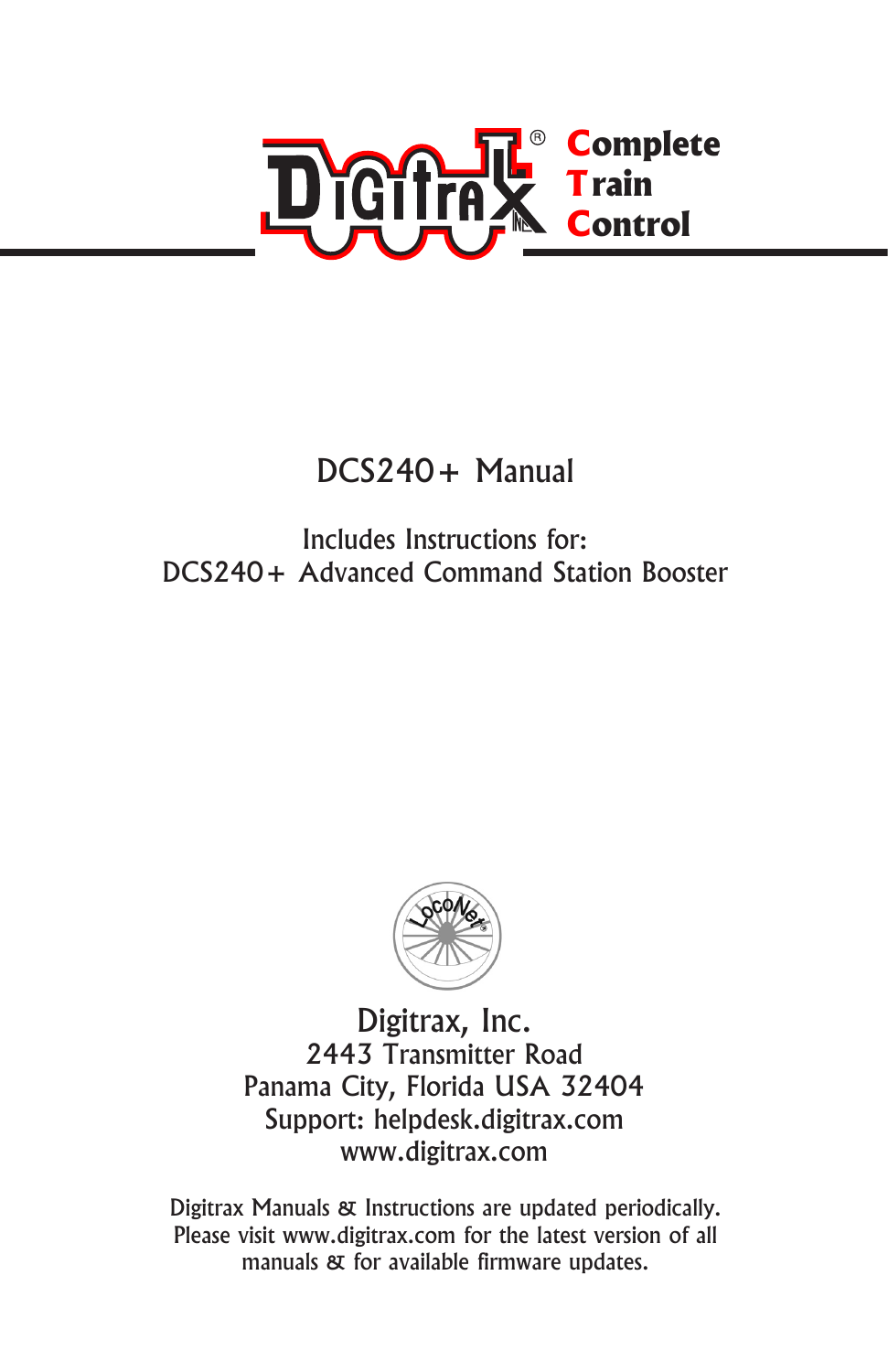| 3.2 DC Power In 2mm Jack (5A) or screw Terminals ("+" and "-" 8A).9 |
|---------------------------------------------------------------------|
|                                                                     |
|                                                                     |
|                                                                     |
|                                                                     |
|                                                                     |
|                                                                     |
|                                                                     |
|                                                                     |
|                                                                     |
|                                                                     |
|                                                                     |
|                                                                     |
|                                                                     |
|                                                                     |
|                                                                     |
|                                                                     |
|                                                                     |
| 4.0 Customizing DCS240+, Option Switch / OPSW Setup  14             |
|                                                                     |
| 4.2 Special Instructions for DCS240+ Op Switches 36, 37,39 and 4014 |
|                                                                     |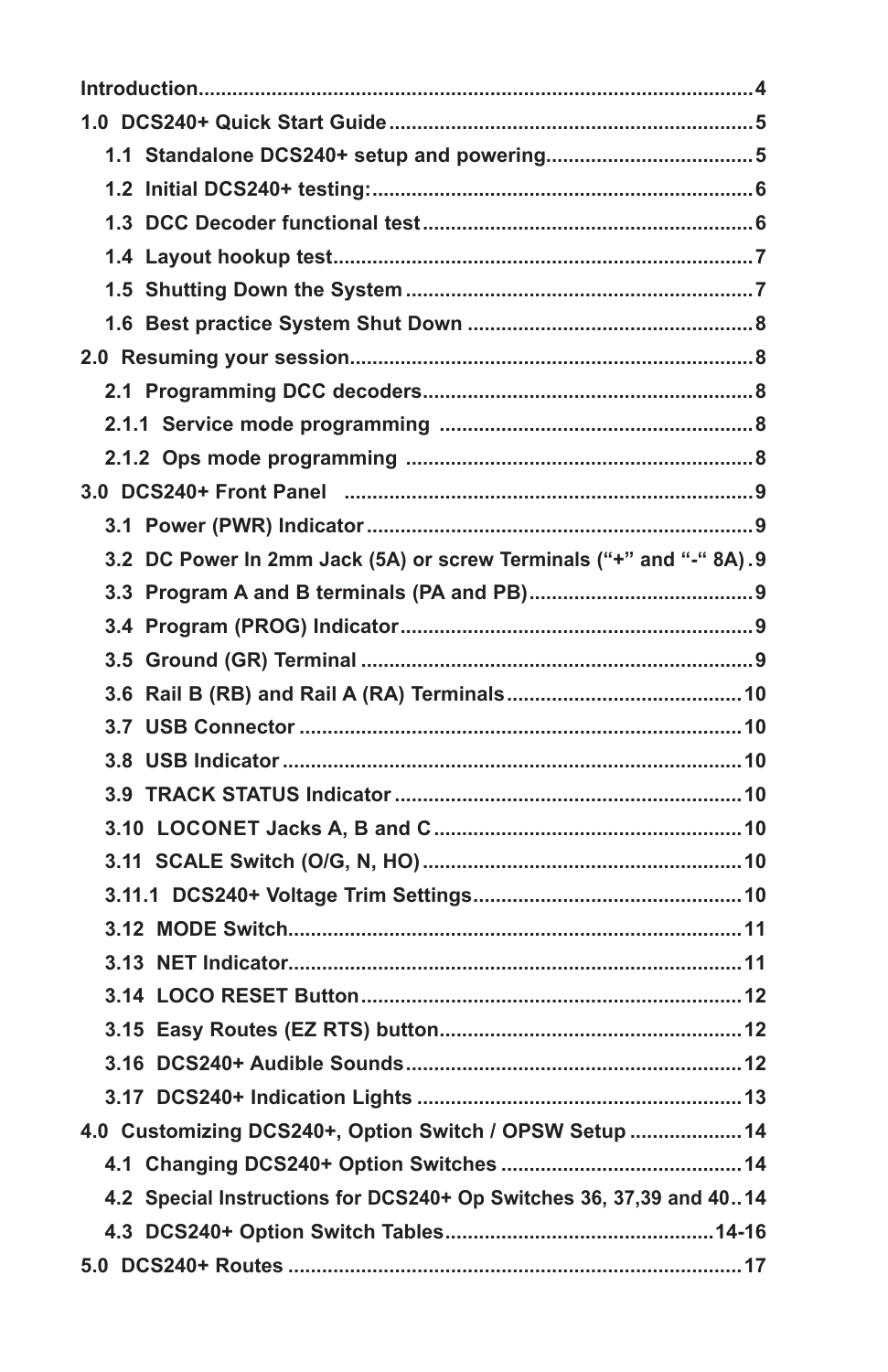| 6.0 DCS240+ Booster Operations (OPS) Mode read-back  18                  |  |
|--------------------------------------------------------------------------|--|
|                                                                          |  |
|                                                                          |  |
|                                                                          |  |
|                                                                          |  |
|                                                                          |  |
|                                                                          |  |
| 8.4 Connecting the DCS240+ to a Computer Additional Troubleshooting . 20 |  |
| 9.0 IPL Updating the DCS240+ to the latest firmware 20                   |  |
|                                                                          |  |
|                                                                          |  |
|                                                                          |  |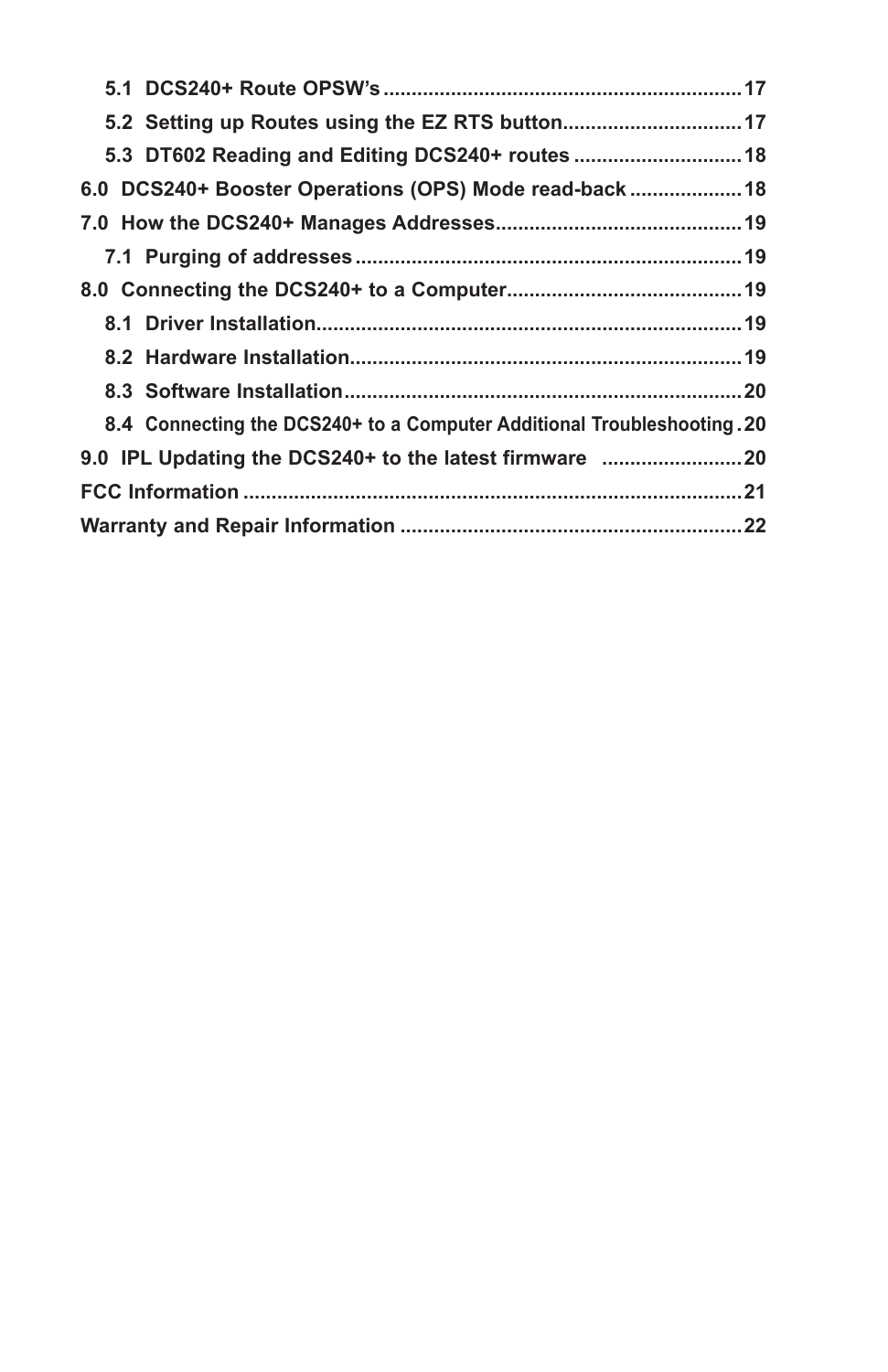#### **Introduction**

Congratulations on your purchase of a Digitrax DCS240+ Command Station (CS)!

The design of the Digitrax Complete Train Control<sup>®</sup> system lets you operate your layout the way you choose. With LocoNet® you simply connect system components to build the layout control system that you've always wanted! The Digitrax system reduces and simplifies layout wiring.

The DCS240+ is an advanced CS that is intended to be used in conjunction with an existing Digitrax installation. The DCS240+ offers a number of features that make it ideal for large layouts, clubs, and modular groups who will be running many operators and trains. These features included in the DCS240+ are as follows:

- Run up to 400 locos and support up to 400 throttles in command station mode
- Direct USB connection for easy computer interface
- Independent SoundFX and decoder programing function via USB port using Digitrax SoundLoader PC software
- Hardware Loco Reset button for easy clearing of mobile decoder info from DCS240+
- Option Switch (OPSW) settings for CS operation customization
- Hardware EZ Routes button for simple route setup
- Automatic CS collision detection via LocoNet. Layouts can have only one CS!
- Continuous F0-28 refresh support
- Transponding detection support on Local booster tracks
- Improved Program Track output with automatic support for Power Extender equipped locos
- All storage is in non-volatile memory, no battery changes required!
- User selectable multi-scale operation for Z, N, HO, and large-scale layouts
- Electronic Non-Volatile track voltage customization for each scale setting

In addition to your DCS240+ you'll need:

- A DC 13.8V to 24V power supply with 5 or 8 amp capability. You may be able to use an existing *DC supply* if it supplies sufficient current and suitable DC voltage for the scale setting in use; typical N scale =  $13.8V$ , HO =  $15.8V$  and G scale = 23V.
- A Digitrax Throttle
- One or more mobile decoders for your locomotives.

**Note: This manual is written assuming you will be using a DT602 or later throttle. Some throttles may not have access to all features. All throttles can select Locomotives, and most can turn ON/OFF track power. For specific instructions for other throttles please refer the throttle's manual.**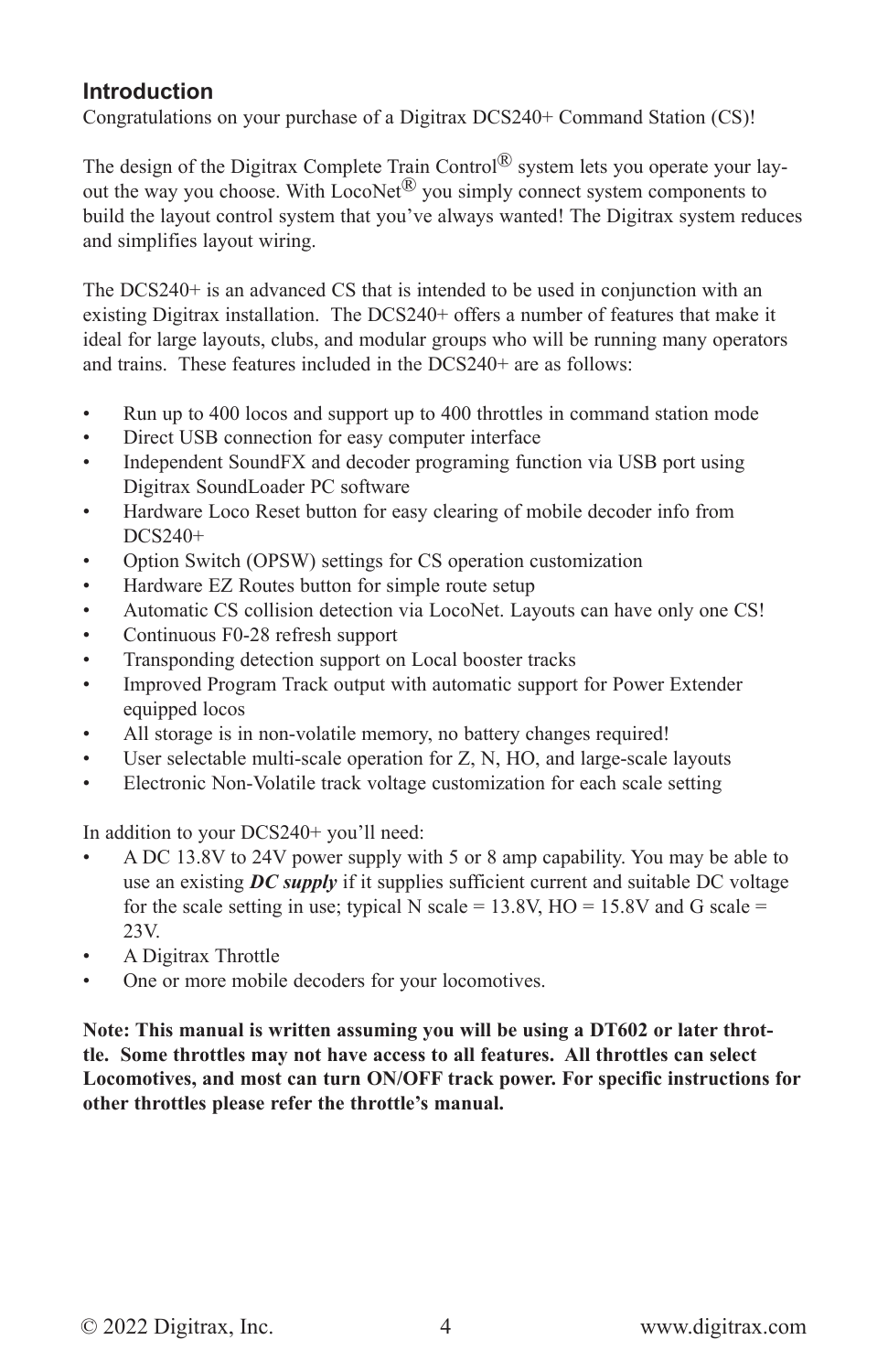

# **1.0 DCS240+ Quick Start Guide**

These instructions will get you up and running in just a few minutes! It is recommended that you use this quick start guide before adding the DCS240+ to an existing Digitrax installation to ensure the DSC240+ is configured in working order, and to observe any features you may be unfamiliar with. Once you've completed the initial review of your DCS240+ on a test bench, you can remove your existing CS from your layout and replace it with. the DCS240+. These setup steps are broadly similar to debug steps of a DCS240+ if problems are encountered. Figure 1 shows the DCS240+ connection and front panel layout.

#### **1.1 Standalone DCS240+ setup and powering:**

- 1. Disconnect the RA/RB and PA/PB leads on the 7-pin layout connect plug. Disconnect the 3 LocoNet RJ12 and USB ports. This isolates layout wiring issues.
- 2. Set the DCS240+'s SCALE switch to the scale you are running: N, HO, O/G. Use the lowest setting and DC input voltage that will run your layout.
- 3. Set the MODE switch on the DCS240+ to the RUN position.
- 4. Connect the 5A capacity DC power supply of 13.8V DC minimum voltage via the 2mm DC jack, or an e.g. 8A/13.8V supply via the 8A+/- terminals.
- 5. The DCS240+ will beep twice and its PWR indicator will light GREEN, winking off every 3 seconds as a "Heartbeat". At first power up the RED PROG led will flash for about 3 seconds and then go off, showing internal diagnostics are complete.
- 6. NET led will light RED showing LocoNet is active hi, and not held off. The BLUE

© 2022 Digitrax, Inc. 55 www.digitrax.com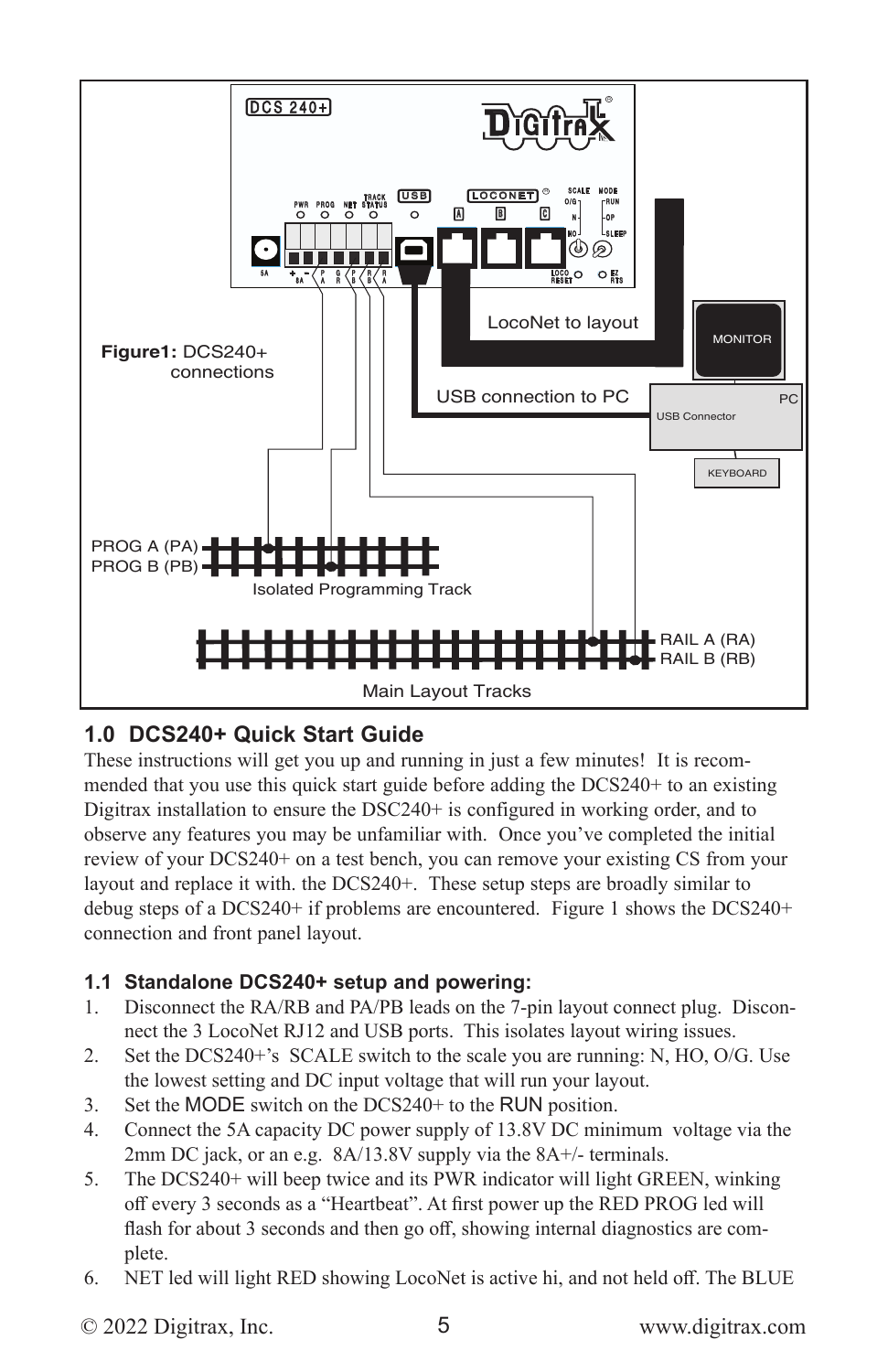USB led should be off.

#### **1.2 Initial DCS240+ testing:**

- 1. Press the "LOCO RESET" button below the SCALE switch to ensure the CS powers with NO locomotives selected or consisted. The DCS240+ will beep 3 times to confirm reset has occurred.
- 2. Plug a DT602 into the LocoNet "A" jack on your DCS240+.The DT602 should beep and power up.
- 3. During this plug-in the red NET led should wink off several times showing the DCS240+ has seen the DT602 logon messages OK.
- 4. Press the DT602 PWR key and then; the TRK\_On or A-softkey and then the TRK\_ OFF or B-softkey. The TRACK STATUS led should light slightly "yellow" with TRK power ON and dark when the TRK is powered OFF.
- 5. Press the "LOCO RESET" button below the SCALE switch to ensure the CS starts with NO locomotives selected or consisted. The DCS240+ will beep 3 times to confirm this has occurred.
- 6. On The DT602, press keys: Loco, then 0, then Loco again to select the Analog or "address 00" locomotive. Watching the TRACK STATUS led, turn the active throttle speed up to 99% and observe this led color changing. Press the Direction key below the active throttle and you should now see a noticeable color shift.
- 7. This checks out locomotive selection and track control without requiring a known functioning decoder install.
- NOTE: These are DT602 instructions, please refer to your specific throttle manual for similar steps to perform these tests.

**1.3 DCC Decoder functional test:** These steps will allow you to verify DCC control with an unknown DCC decoder in a test locomotive.

1. Connect two wires from a short piece of isolated test track to the PA and PB

programmer terminals. Place a test locomotive with a DCC decoder installed onto this temporary programmer track.

- 2. On the DT602 press keys: Menu, 1 , then the READ or A-softkey.
- 3. The DT602 will read a DCC decoder on the programming track and show Quick Decoder Setup result screen as shown at right. During this read process, the PROG led will flash RED.
- 4. This example line #8 shows AD4 is OFF, so we will address this DCC decoder with AD2 or Short address, shown in line #1 as 0003.
- 5. If 'Use AD4' is ON, then we would use line #2 or AD4 or Long Address value of 4425 to select this locomotive.



6. If there is a problem and the DCS240+ cannot see the test locomotive and installed DCC decoder on the program track, the status line shows "Program Track Empty!" and you will need to correct this likely connection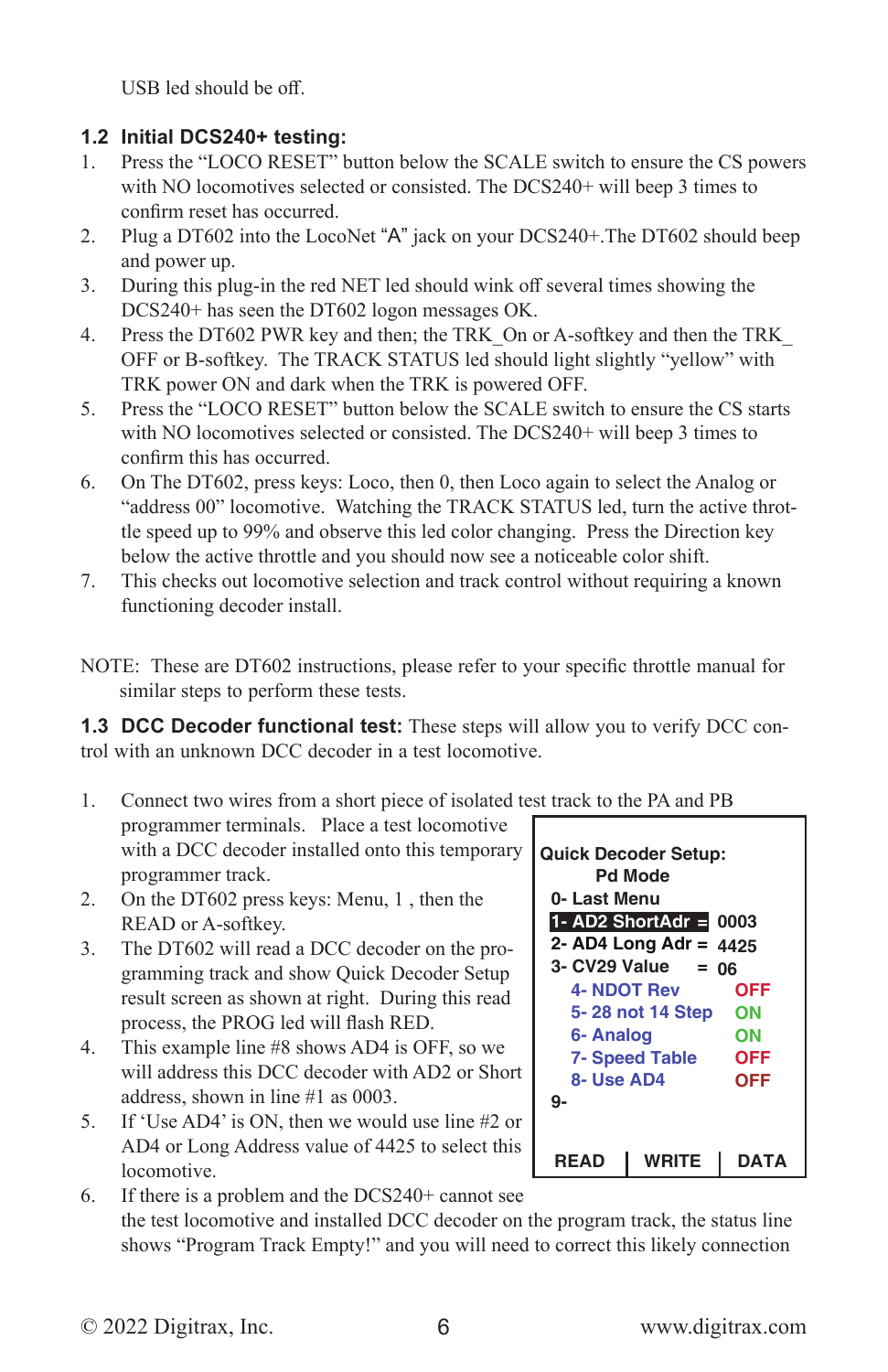problem before proceeding.

- 7. If the PROG led *does not flash after you press the READ key*, the program track has a stray voltage or isolation problem, and you will have to power cycle the DCS240+ *after* you fix this program track issue.
- 8. Now move the two test track wires over to the RA/RB main track terminals. Make sure the TRK STATUS led is lit, so the locomotive is energized.
- 9. On the DT602, for the active throttle press the Loco and the detected active AD2 or AD4 address number from steps 4 or 5 earlier. Press the Loco key again to complete decoder address selection.
- 10. Ensure that as you increase the now active throttle speed the locomotive responds in both directions by movement on the track.
- 11. At this point you have proven the DCS240+ will operate properly and you can now install this on your layout.

**1.4 Layout hookup test:** These steps will introduce the DCS240+ to an existing layout.

- 1. Before connecting the DCS240+ RA/RB terminals to the layout, perform a short-circuit detection test. With TRACK STATUS lit/ON, short these two terminals or connected wires together. The DCS240+ should beep 4 times and turn OFF the track for about 1 second, then briefly pulse on the led to show it is attempting to restart track power.
- 2. If the DCS240+ does not shut down reliably, check that the DC supply is rated for 5A if connected via the 2mm DC jack, or 8A if connected to the 8A+/- terminals.
- 3. If the PWR or NET leds flash quickly during this short test, this indicates that the DC supply voltage collapses too low at the short circuit current draw, so a better DC supply is required to properly operate.
- 4. If the Short circuit test is OK, you can now connect the RA/RB terminals to your layout, and check you can now run the locomotive from *section 1.3* step 10, OK on the mainline tracks.
- 5. Now you can connect the layout LocoNet connection to a RJ12 port on this CS. If the NET led remains lit red, you can connect the DT602 to a loconet jack around the layout and check it will again operate the test locomotive OK.
- 6. As you operate the test locomotive the NET led will flash indication loconet control messages are being received. If the NET led stays off, the loconet has short problem in the layout cabling.
- 7. You can now hook up an isolated program track and test it works as for *section 1.3*.
- 8. If your DCS240+ detects two command stations on the LocoNet at power up, it will issue 10 long beeps and turn off all track power.

#### **1.5 Shutting Down the System**

When you are finished with your session, you can shut down the DCS240+ by turning off power to the system, but this may fail to save some just-modified data. Some users prefer to "dispatch" or release all addresses active in their system before shutting down. This can prevent unexpected results when you power up the layout again. *You can simply press the Loco Reset Button on the DCS240+ to clear all addresses from the command station at the end of a session.*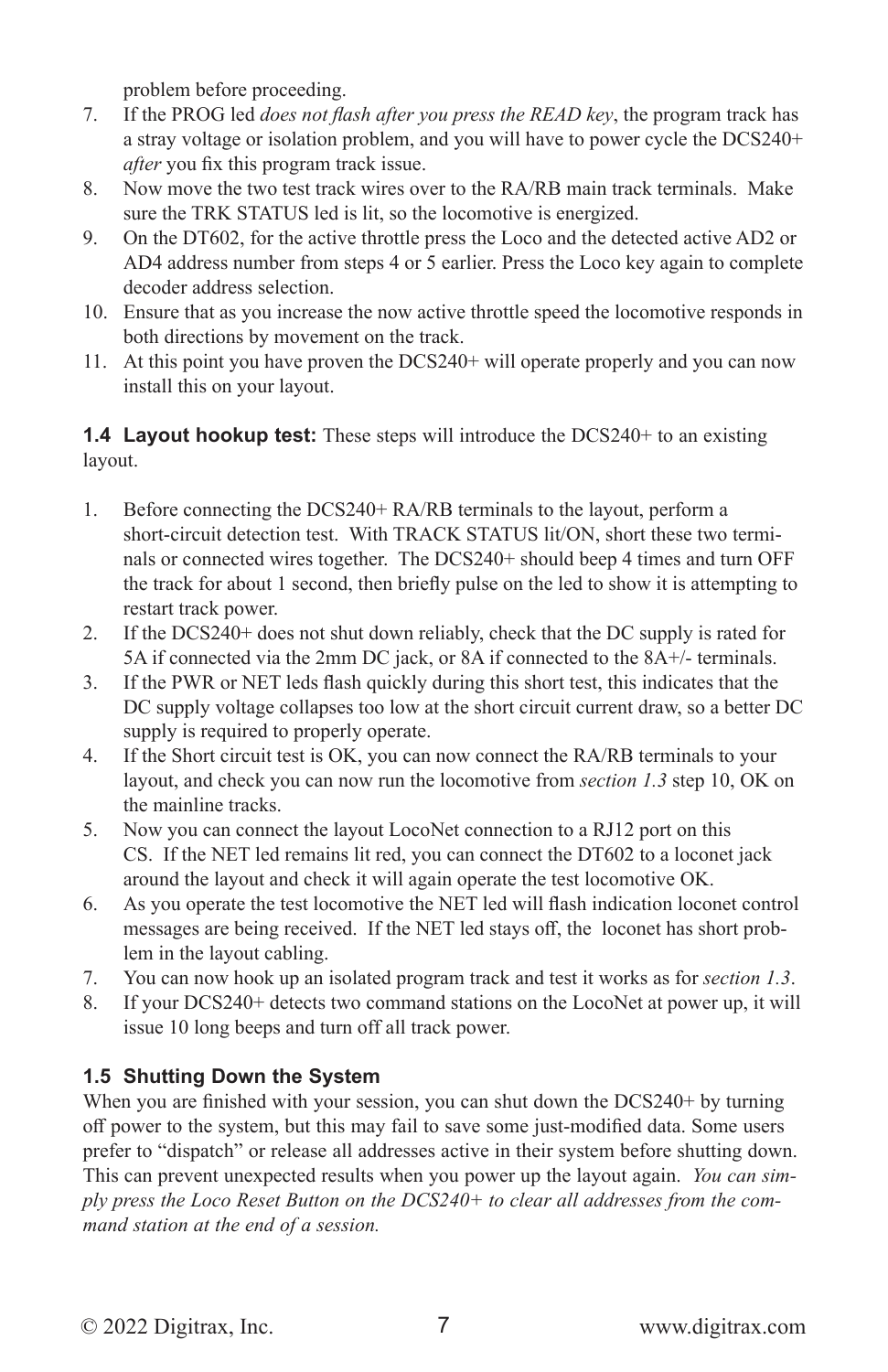#### **1.6 Best practice System Shut Down:**

- 1. Press the DT602 PWR key and then the TRK\_OFF or B-softkey. The TRACK STATUS led should go dark when the TRK is powered OFF.
- 2. Move the command station's MODE switch to the SLEEP position and wait 5 seconds.
- 3. For zero power draw, turn off the power to the whole DCC layout system.
- 4. Alternately power to the CS can be left on if desired. In "sleep" mode, this CS consumes very little energy. In this state the CS provides keep alive power to all throttles that are connected to LocoNet, and DT602/UT6's can be configured to Charge their batteries during this sleep time.

# **2.0 Resuming your session**

When you are ready to resume your session:

- 1. Turn on the power to the system
- 2. Move the command station's MODE switch to the RUN position.
- 3. If required press the DT602 PWR key at bottom left and then the TRK\_ON or A-softkey. The TRACK STATUS led will light when the TRK is powered ON. By default the DCS240+ will resume in whatever state it is powered off in

#### **2.1 Programming DCC decoders:**

Figure 1 and Section 1.3 detail connecting an Isolated program track for Service mode CV programming.

#### **2.1.1 Service mode programming**

Service mode programming broadcasts a message to all decoder equipped locos that are on a programming track connected to PA/PB terminals. Because this is a broadcast method and will affect all locos, you will need to set up this programming track so that the programming instructions only go to the loco you want to program.

Your DCS240+ sends these broadcast commands using the Program A(PA) and Program B(PB) outputs.

Follow the steps outlined in your Throttle and decoder documentation to program your decoder equipped locomotives.

# **2.1.2 Ops mode programming**

Ops mode **write** CV programming is done on the layout tracks connected to any booster, with programming directed to a *specific decoder address on the main layout tracks*. Operations mode programming is used to make changes to locos while they are running on the layout main tracks. *See your throttle manual for further instructions on Ops mode programming.*

If the DCS240+ has Booster Transponding mode enabled (OPSW29  $=T$ , default) then a compatible Transponding decoder on the track supplied by the DCS240+ booster RA/ RB terminals will also be able OPS Read CV's, as well as writing values. See *section 6.0*.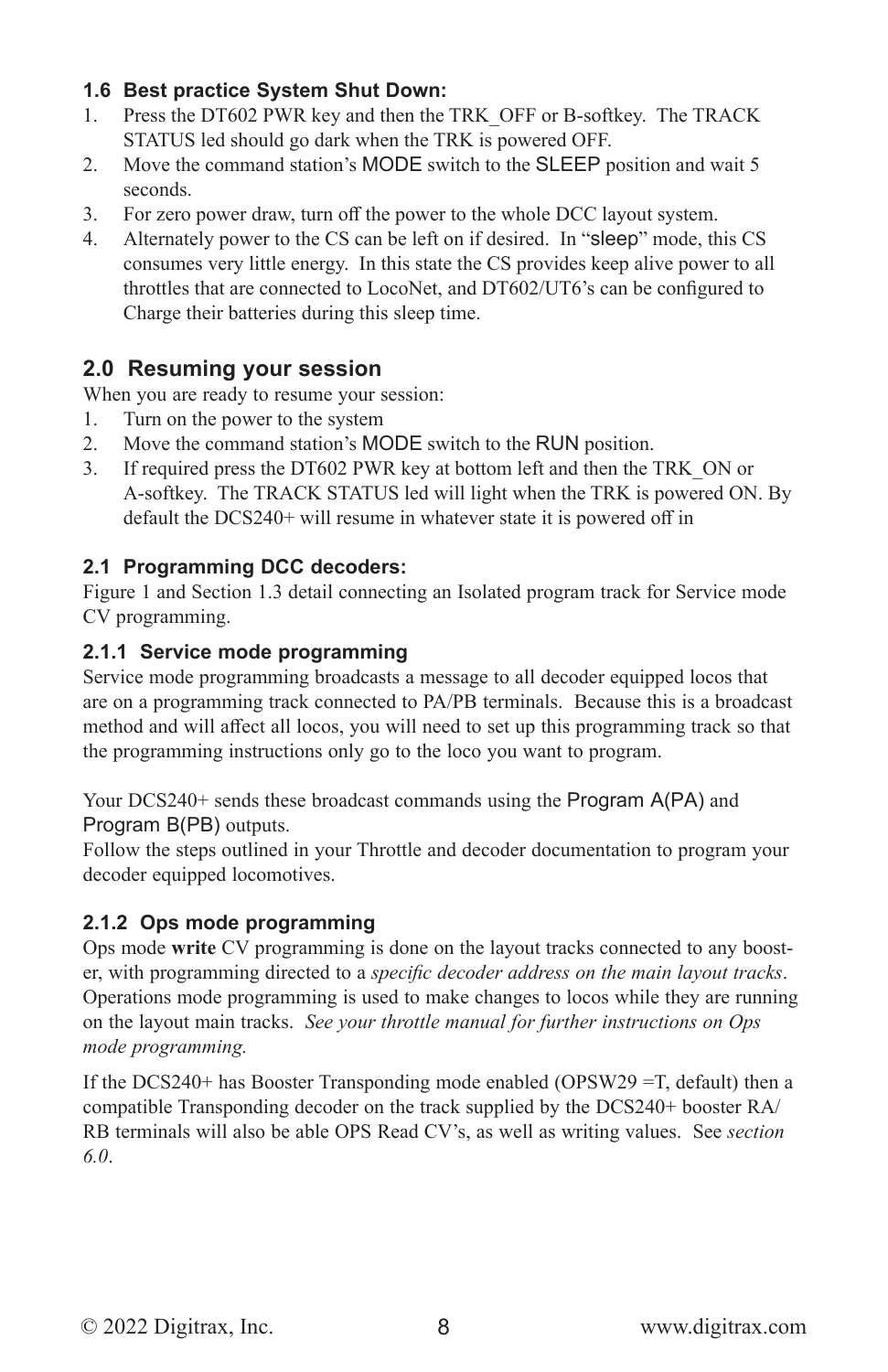# **3.0 DCS240+ Front Panel**

### **3.1 Power (PWR) Indicator**

This LED indicates there is power supplied to the DCS240+. It will light either green (command station mode) or red (booster mode). The PWR indicator will light GREEN or RED winking off every 3 seconds as a "Heartbeat" when the unit is in RUN mode. *See Section 3.17 for full light (LED) indication list.*



**3.2 DC Power In 2mm Jack (5A) or screw Terminals ("+" and "-" 8A)**

The DCS240+ may be powered either using the 2mm jack or the screw terminals labeled 8A "+" and "-". The 2mm center positive jack is rated for a maximum of 5 amps. The screw terminals can be used with any suitable power supply up to the unit's maximum 8 amps. *The DCS240+ sets the current limit based on the active DC input*. Make sure your DC power supply is rated for your desired voltage and amperage. When using the screw terminals make sure that the polarity of the DC supply matches the correct terminals on the connector. The DCS240+ is reverse input protected, but it will not power on if the DC polarity is incorrect. **Never power with AC voltage.**

The DCS240+ is for use with DC voltage input ONLY, MAXIMUM INPUT is 8 AMPS, 24VDC, 192 VA MAXIMUM CONTINUOUS, DO NOT Exceed 25VDC Input. Minimum Input 13.8 VDC.

It is recommended that when selecting a DC power supply the voltage should slightly exceed by about 1V the track voltage you plan to run your layout at. However, the DC input voltage should not exceed track voltage by more than 3V. If the DC supply voltage exceeds track voltage by more than approximately 3V the DCS240+ will enter Safe Operation Mode and may limit its current capacity.

#### **3.3 Program A and B terminals (PA and PB)**

The PA and PB terminals are the output for the second set of command signals for the programming track that can be used while the rest of the layout continues to run. These outputs are used for both programming via USB or by programming using a throttle. When programming using USB and Digitrax SoundLoader or other software, the program track will not be available for throttle programming. You will receive a "fail" message on your throttle if you try to program in Service Mode. Operations mode programming is unaffected by USB programming.

#### **3.4 Program (PROG) Indicator**

The PROG indicator will blink red when the program track is active. This light will flash constantly when using the DCS240+ with SoundLoader.

#### **3.5 Ground (GR) Terminal**

The center terminal marked GR provides electrical safety features and an RF ground reference for minimum radiated noise. This should be the ONLY point of any DCS240+ installation that is connected to the AC safety ground pin provided on most 3 pin 110V AC power sockets. Grounding the system is a sensible safety precaution that should not

© 2022 Digitrax, Inc. 9 www.digitrax.com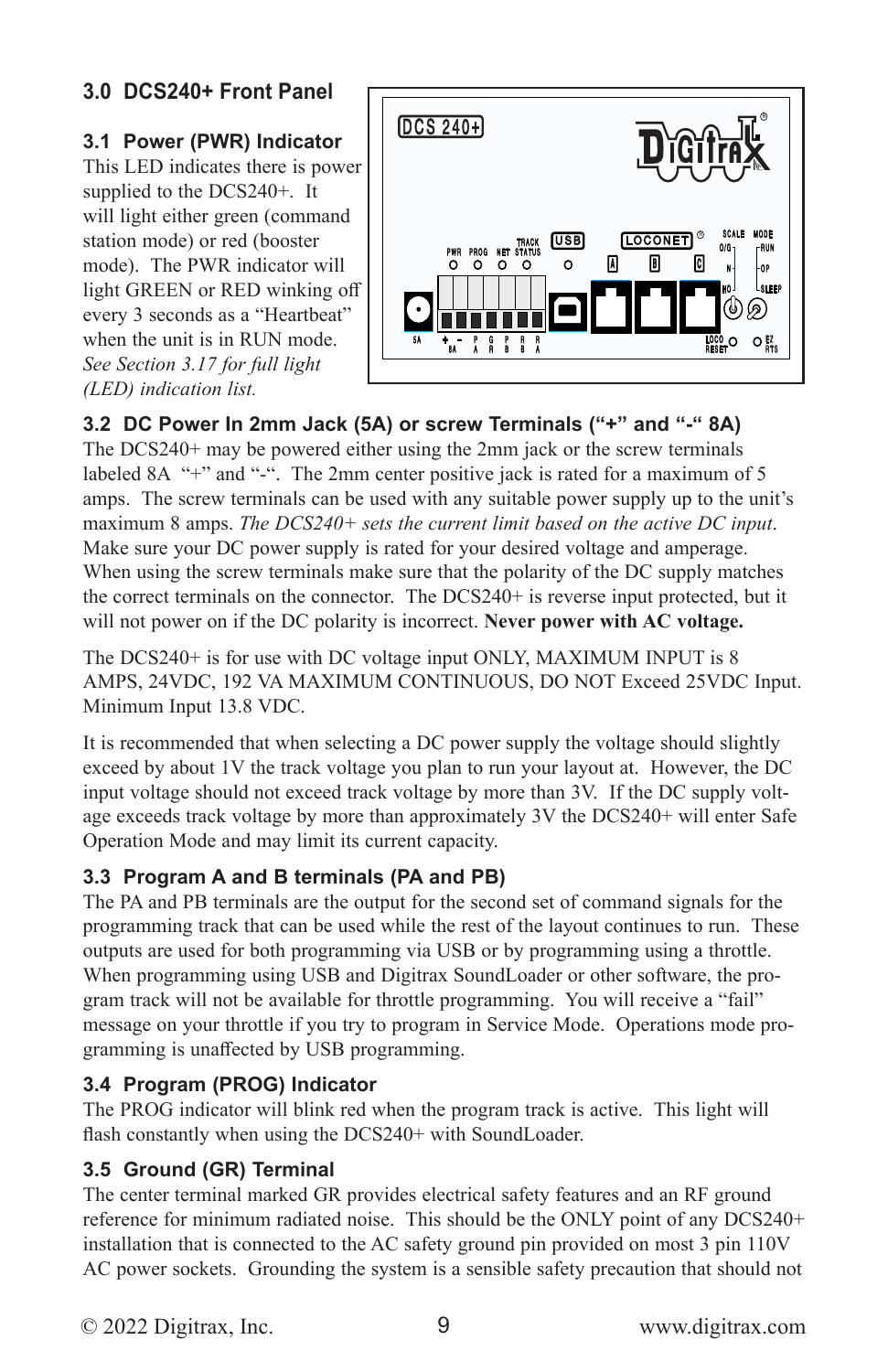be ignored.

# **3.6 Rail B (RB) and Rail A (RA) Terminals**

Connect these terminals to the track sections powered by the DCS240+ booster. If you are using more than this booster, be sure to use double gaps between each layout booster section and always connect the same rail to the same terminal on each booster. For example connect all Rail A terminals to the right rail and all Rail B terminals to the left rail or vice versa to match rails on all track sections.

### **3.7 USB Connector**

The USB connector is used to connect the DCS240+ to a computer. See Connecting the DCS240+ to a Computer in Section 8.0.

# **3.8 USB Indicator**

The USB indicator will light Blue when there is an enumerated USB connection to a PC. This means the PC is connected using the proper drivers.

# **3.9 TRACK STATUS Indicator**

The TRACK STATUS indicator shows the voltage on RA and RB terminals. The indicator will be lit when there is track voltage, and not lit when track voltage is off. The indicator will change color indicating various degrees of "Zero Stretching" used to operate a conventional (analog) locomotive.

# **3.10 LOCONET Jacks A, B and C**

These jacks let you expand your Digitrax system by simply plugging LocoNet devices in to the system. They can be used for throttles and other LocoNet devices. These jacks are functionally the same and can be used interchangeably.

# **3.11 SCALE Switch (O/G, N, HO)**

This switch sets the nominal track voltage from 3 choices.

# **3.11.1 DCS240+ Voltage Trim Settings**

The DCS240+ is capable of custom voltage output ranging from approximately 8v to 24v with a suitable power supply. Each of the 3 scale settings can be trimmed to a custom voltage setting.

|     | <b>Nominal</b><br>Voltage default | <b>Nominal Voltage @</b><br>max decreased trim | Nominal Voltage @ max<br>increased Trim |
|-----|-----------------------------------|------------------------------------------------|-----------------------------------------|
| O/G | 20.4v                             | 18v                                            | 24v                                     |
| HO  | 14.7v                             | 14.5 <sub>v</sub>                              | 18v                                     |
|     | 12.4v                             |                                                | 14.5v                                   |

The following ranges correspond with each track setting:

Note: The DCS240+ can only OUTPUT approximately as much voltage as it is receiving. If you are only using a 15V DC power supply the DCS240+ cannot output more than 15V DCC. Use a power supply that approximates your planned track voltage.

# **To Adjust Voltage Trim:**

- 1. Set Mode Switch to OP. PWR indicator will flash GREEN alternating with the PROG indicator flashing RED.
- 2. Press the LOCO RESET button. The unit will start beeping continuously.
- 3. Select Address 00 on a throttle plugged in directly to the DCS240+.

© 2022 Digitrax, Inc. 10 10 www.digitrax.com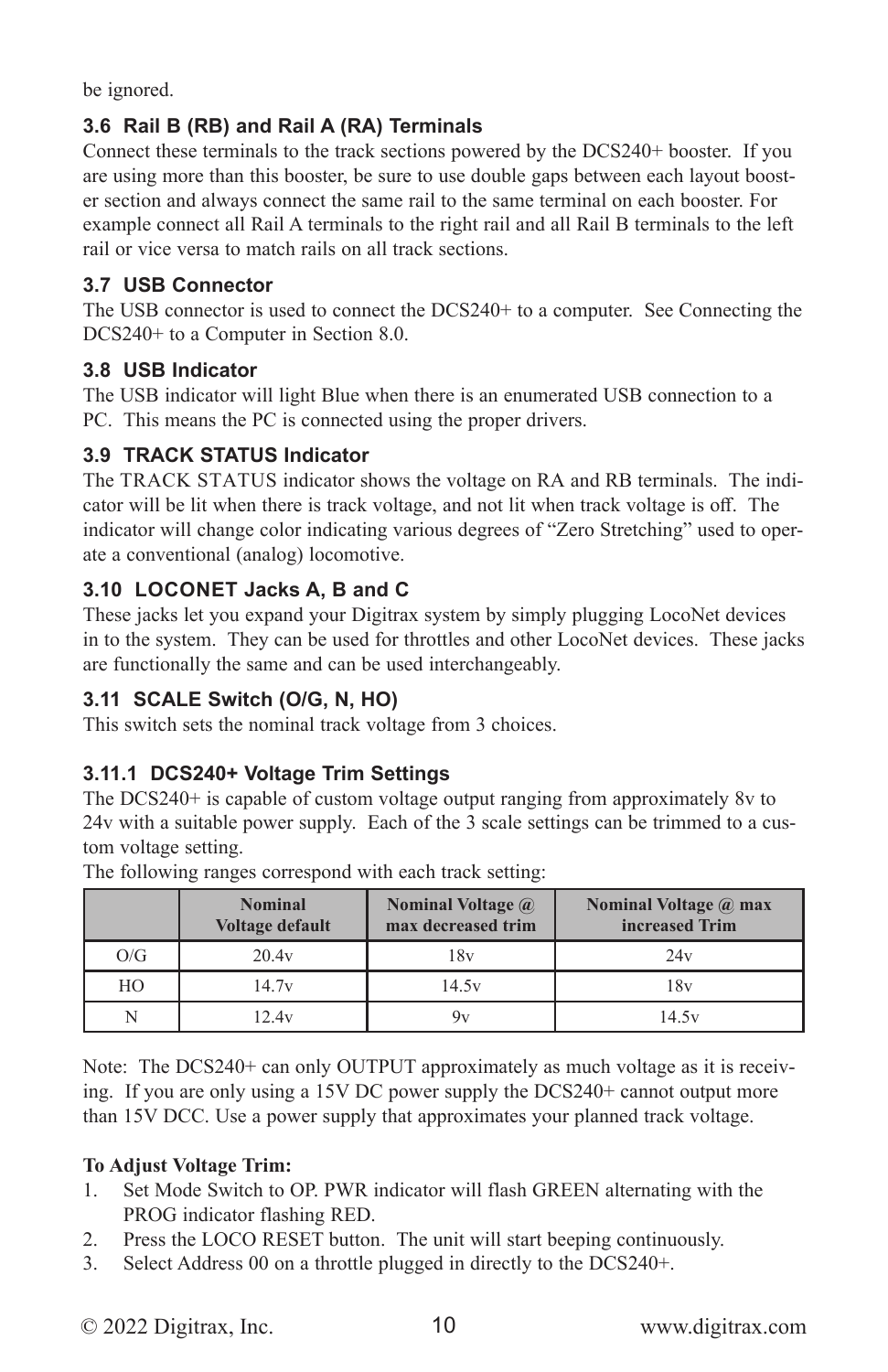- 4. Set Scale Switch to the Scale voltage you wish to adjust.
- 5. Using the Throttle with 00 selected, adjust Forward Speed to increase Voltage trim up **above** default. Adjust Reverse Speed to decrease voltage trim down **below** factory default settings.
- 6. The voltage can only be adjusted up or down by the range referenced in the chart above. The DCS240+ will beep continuously as long as it is in range. When you reach a value that is out of range the DCS240+ will stop beeping. Once you decrease the trim UP or Down the DSC240 will beep again once you are in range.
- 7. To determine the actual track voltage, measure the DC voltage (unloaded) from RA to Ground and Rail B to Ground, then add the two values together.
- 8. Once you have set your desired voltage press the EZ RTS button and the DCS240+ will beep once indicating the trim setting is saved. If the button is not pressed your voltage changes will be discarded. You may select a different scale and set its trim in the same manner as above before exiting Voltage Trim Mode.
- 9. To exit Voltage Trim Mode set the Mode switch to RUN.

#### **To Reset to Voltage default:**

- 1. Set Mode Switch to OP. PWR indicator will flash GREEN alternating with the PROG indicator flashing RED.
- 2. Press the LOCO RESET button. The unit will start beeping continuously.
- 3. Select Address 00 on a throttle plugged in directly to the DCS240+.
- 4. Set Scale Switch to the Scale voltage you wish to reset.
- 5. Using the Throttle with 00 selected set speed to 0.
- 6. Press the EZ RTS button the DCS240+ will beep once indicating the trim setting is saved. If you wish to reset other scales voltages repeat steps 4 thru 6.
- 7. To exit voltage trim adjust set the Mode switch to RUN.

**Note:** Voltage trim values for all scales will reset if OPSW40 (factory default) is Closed. All other settings will be reset to defaults.

#### **3.12 MODE Switch**

The MODE switch settings are:

- RUN normal operations.
- OP customize the DCS240+ by changing its OPSW settings.
- SLEEP shutdown the system and all throttles that are plugged in to the system.

#### **3.13 NET Indicator**

The NET indicator is a red LED indicating when valid messages are seen on LocoNet. When your layout is wired correctly and LocoNet is operating properly, the NET indicator will be on and it will wink off any time a good LocoNet message is detected by the DCS240+. The table below explains the patterns you will see for this indicator.

| <b>NET LED Indication</b> | Meaning                                 |
|---------------------------|-----------------------------------------|
| Solid Red                 | LocoNet OK                              |
| On, wink off              | DCS240+ detects a valid LocoNet message |
| Off                       | DCS240+ detects low voltage on LocoNet  |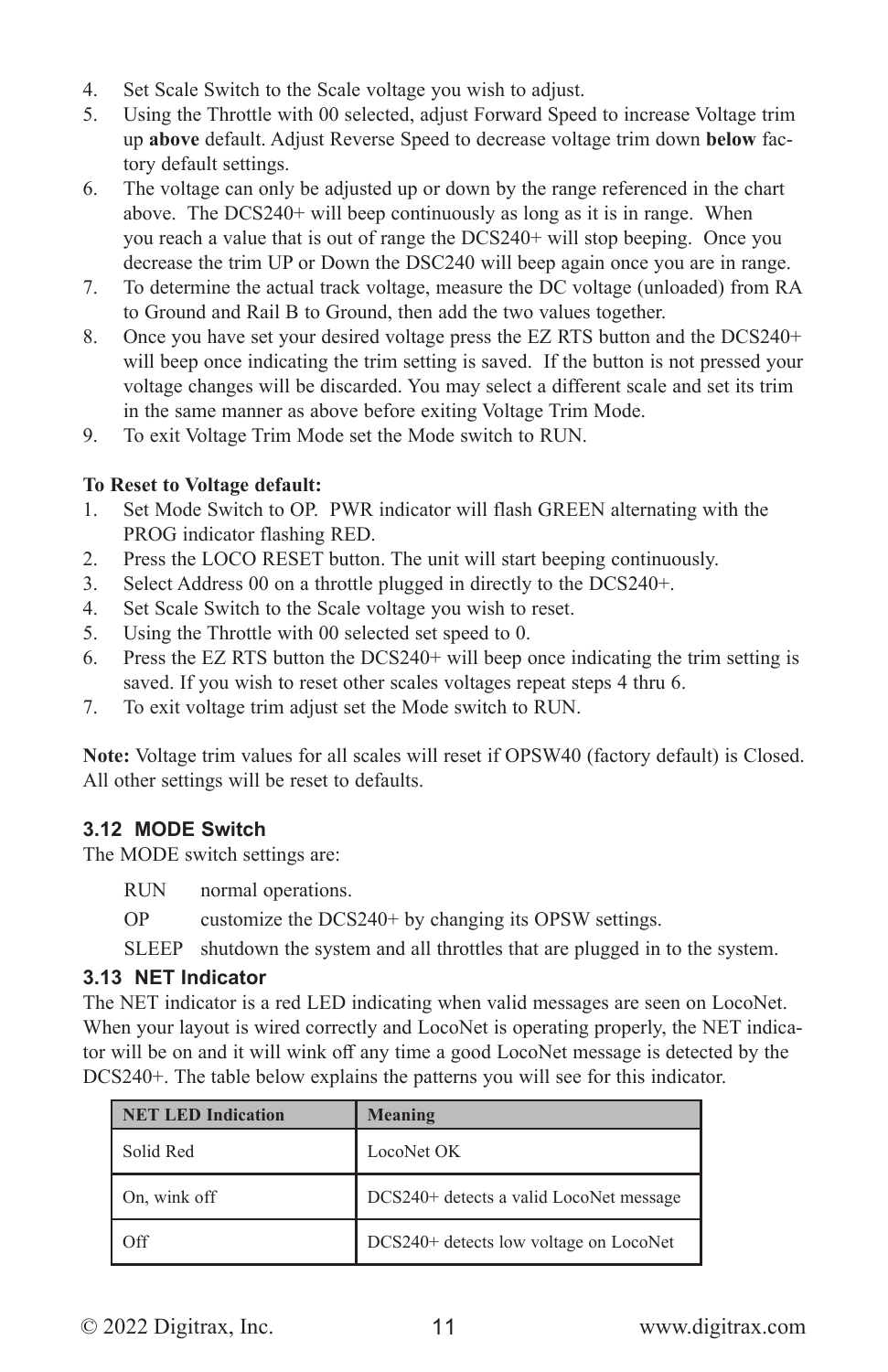#### **3.14 LOCO RESET Button**

The LOCO RESET button allows you to clear all decoder info and consists from your DCS240+. Pressing this button preforms the same function as closing OPSW 36. This button is useful in clearing all locos from the system after a large operating session or if you are getting a slot full error.

#### **3.15 Easy Routes (EZ RTS) button**

The EZ RTS button give your simple access to setting up routes in your DCS240+. For information on setting up routes refer to the Routes in *section 5.2*.

#### **3.16 DCS240+ Audible Sounds**

The DCS240+ uses several beeps and clicks that can be used as diagnostic tools that help you debug a number of conditions. Some Audible sounds mean different things depending on the DCS240+'s current mode.

| <b>Sound</b>              | Meaning                                                                                                                                                                        |
|---------------------------|--------------------------------------------------------------------------------------------------------------------------------------------------------------------------------|
| Continuous short<br>beeps | In Voltage Trim Mode, selection is in range.                                                                                                                                   |
| 1 Short Beep              | Diagnostic Beep when $OPSW41 = c$ , LocoNet commands incoming. In EZ<br>routes mode indicates a switch has been saved. During operation, DCS240+<br>has recovered from a fault |
| 2 Short Beeps             | Initial DCS240+ Power on or DCS240+ had purged a loco address                                                                                                                  |
| 3 Short Beeps             | Entered quick routes mode                                                                                                                                                      |
| 4 short Beeps             | Booster short circuit shutdown.                                                                                                                                                |
| 5 Short Beeps             | Route Error, looping route                                                                                                                                                     |
| 8 Short Beeps             | Route Error, Maximum switch commands issued.                                                                                                                                   |
| 1 Long Beeps              | In EZ routes, initial Route ID saved                                                                                                                                           |
| 2 Long Beeps              | In EZ routes, route saved and exit EZ Routes                                                                                                                                   |
| 3 Long Beeps              | When pressing the Loco Reset Button, all loco addresses purged from the<br>system.                                                                                             |
| 4 Long Beeps              | Input Voltage is out of the range 13.8V to 24V DC                                                                                                                              |
| 10 Long Beeps             | DCS240+ has detected another Command Station on LocoNet and has<br>turned off track power.                                                                                     |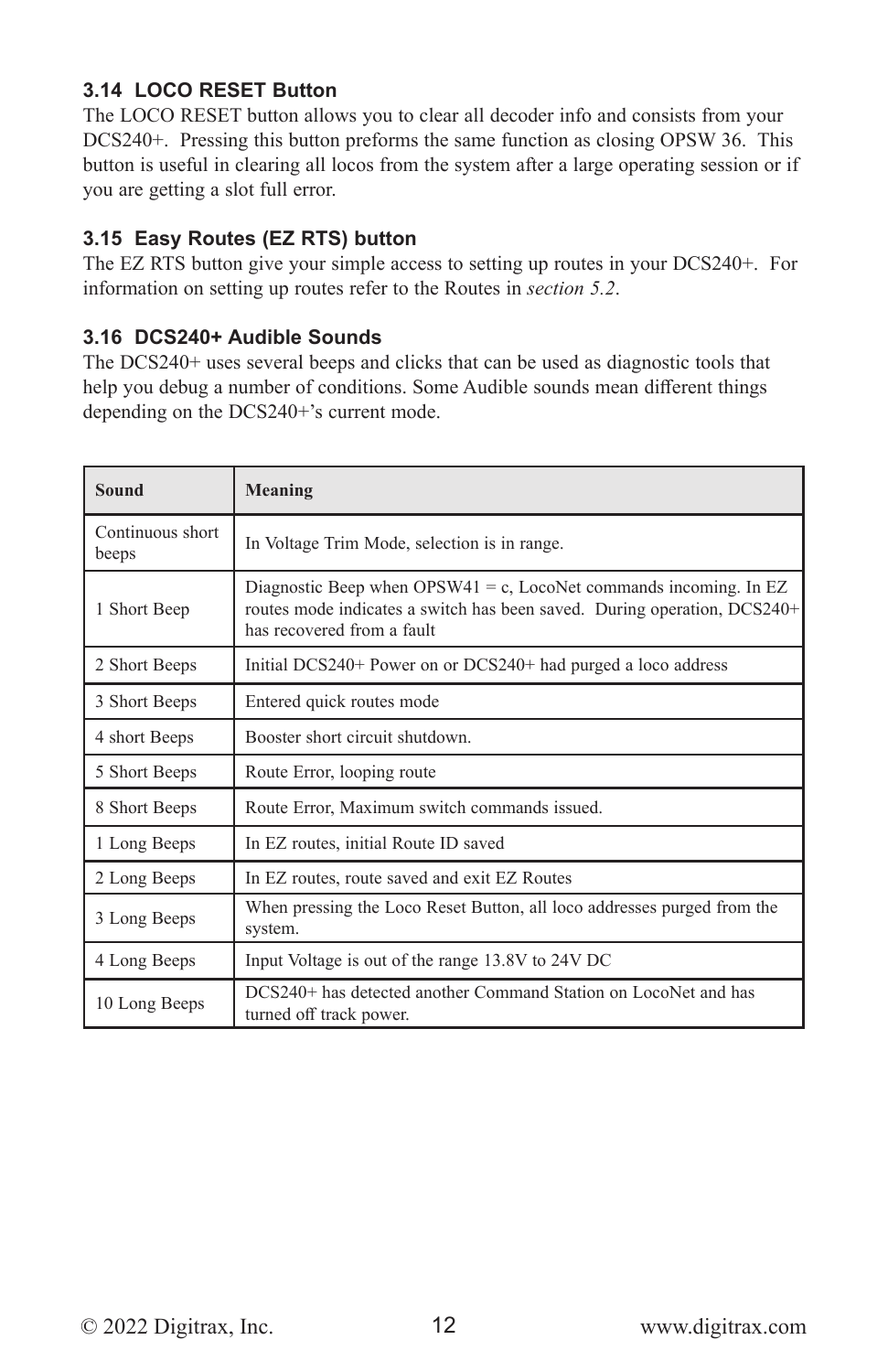#### **3.17 DCS240+ Indication Lights**

The DCS240+ uses different combinations of the PWR, PROG, NET,TRACK STATUS, and USB indicators to provide information. The indicators can show what mode the DCS240+ is in as well as indicate errors and operations.

| <b>Indications</b>                                                                   | Meaning                                                                                                                                                                                             |
|--------------------------------------------------------------------------------------|-----------------------------------------------------------------------------------------------------------------------------------------------------------------------------------------------------|
| PWR GREEN winking off every<br>3 seconds as a "Heartbeat"                            | The DCS240+ is powered on in Command Station Mode,<br>Normal Operation Mode.                                                                                                                        |
| PWR RED winking off every 3<br>seconds as a "Heartbeat"                              | The DCS240+ is powered on in Booster Only Mode,<br>Normal Operation Mode.                                                                                                                           |
| PWR off blinking on GREEN or<br>RED every 4 seconds                                  | The DCS240+ is in SLEEP mode.<br>(GREEN = Command Station Mode)<br>(RED = Booster Only Mode)                                                                                                        |
| PWR flashing RED, all other<br>indicators off                                        | Input Voltage out of Range 13.8V to 24V DC.                                                                                                                                                         |
| PWR flashing GREEN                                                                   | DCS240+ Internal fuse blown, replace fuse.                                                                                                                                                          |
| PWR RED or GREEN winking<br>off 2 times every 4 seconds                              | The DCS240+ is in Safe Operation Mode. Check your<br>power supply to make sure it is appropriate for your track<br>voltage settings.<br>(GREEN = Command Station Mode)<br>(RED = Booster Only Mode) |
| PWR flashing GREEN alternat-<br>ing with PROG flashing RED                           | The DCS240+ is in Options Switch Mode.                                                                                                                                                              |
| PWR flashing alternating<br>GREEN/RED once a second                                  | The DCS240+ is overheated and has shutdown.                                                                                                                                                         |
| PWR flashing GREEN alternat-<br>ing with NET flashing RED fast                       | The DCS240+ is updating IPL firmware Via direct USB<br>connection.                                                                                                                                  |
| PWR flashing Green alternating<br>with NET flashing RED slow,<br>about once a second | The DCS240+ is updating IPL firmware Via LocoNet.                                                                                                                                                   |
| PROG blinking RED                                                                    | The DCS240+ program output is active.                                                                                                                                                               |
| PROG flashing RED fast con-<br>tinuous                                               | Program output is active via SoundLoader II or other soft-<br>ware.                                                                                                                                 |
| PROG blinking RED slow, once<br>a second                                             | DCS240+ is in EZ Routes mode.                                                                                                                                                                       |
| <b>USB lit BLUE</b>                                                                  | USB is enumerated and connected to a computer responding<br>with proper drivers.                                                                                                                    |
| USB lit BLUE, winking off                                                            | USB is receiving data over USB.                                                                                                                                                                     |
| <b>TRACK STATUS is lit</b>                                                           | Indicates there is power to the track. This indicator will be<br>GREEN or different shades of Yellow/Orange depending on<br>Zero Stretching.                                                        |
| NET indicator Solid RED on                                                           | LocoNet OK.                                                                                                                                                                                         |
| NET indicator Solid on RED,<br>wink off                                              | DCS240+ detects a valid LocoNet message.                                                                                                                                                            |
| NET indicator off                                                                    | DCS240+ detects a low voltage on LocoNet.                                                                                                                                                           |

*DCS240+ INDICATION LIGHTS*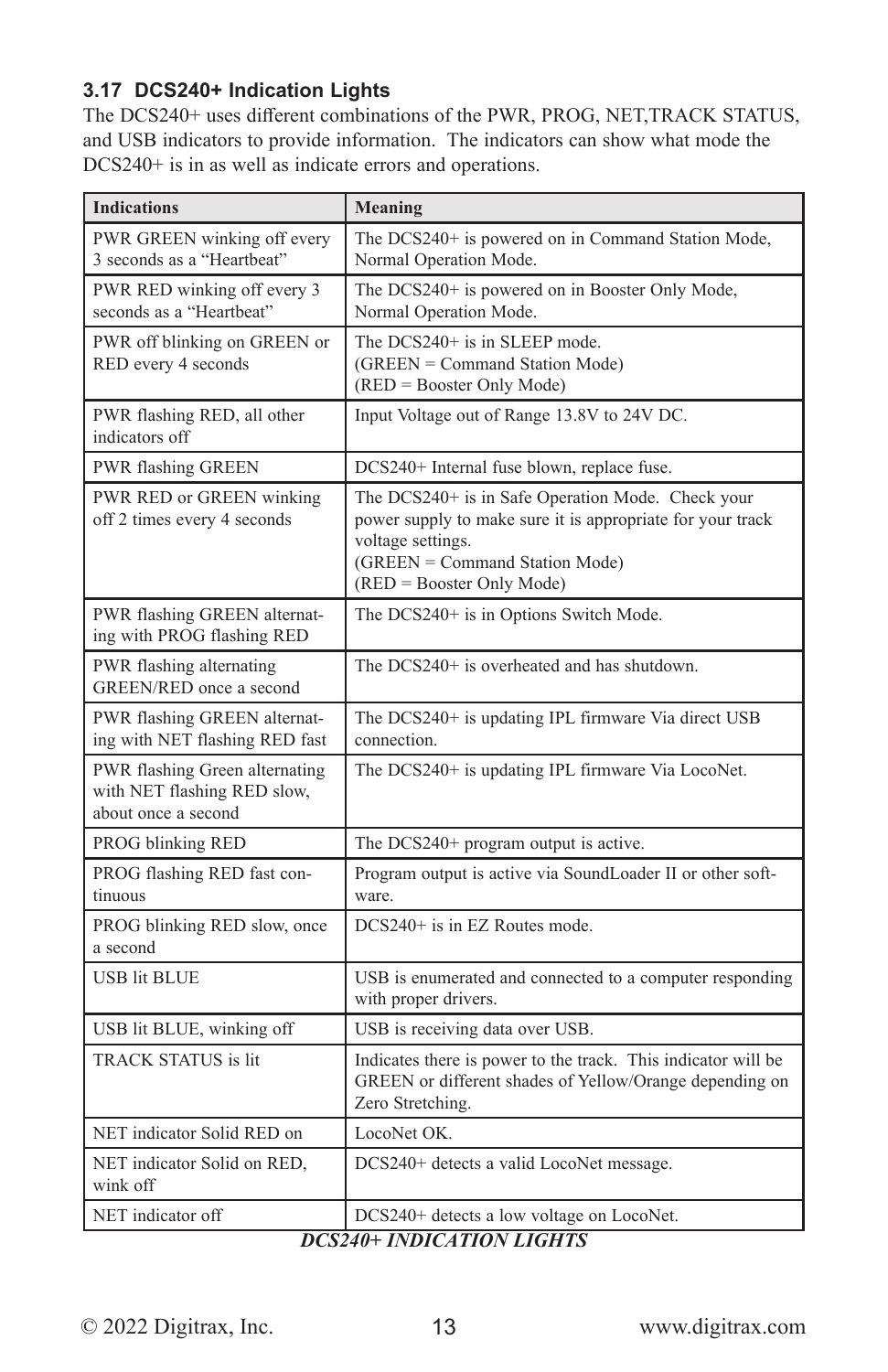# **4.0 Customizing DCS240+, Option Switch / OPSW Setup**

The OPSW setup allows you to customize the operation of the unit to meet your layout and operation preferences. The DCS240+'s power up defaults are fine for most applications and the DCS240+ will run "out of the box."

#### **4.1 Changing DCS240+ Option Switches**

- 1. See the Option Switch Table below to decide which option switches you want to change.
- 2. Move the MODE toggle switch on the front of the DCS240+ into the "OP" position. The LocoNet Railsync will go inactive and all other boosters plugged in to LocoNet, including the one that is built into the DCS240+, will shut down. The PWR indicator will flash GREEN alternating with the PROG indicator flashing RED.
- 3. Disconnect LocoNet from the DCS240+ you are configuring.
- 4. Connect your DT602 throttle directly to any DCS240+ LocoNet A,B,or C.
- 5. Press the **SWITCH** key on the DT602 to enter Switch (SW) mode. Since the DCS240+'s MODE toggle switch is set to "OP", SW commands from your throttle will now control DCS240+ internal option switch settings instead of the accessory decoders (usually turnouts) on the layout.
- 6. Key in the number of the OPSW to edit.
- 7. Use the Closed or B-softkey key to set the OPSW to **Closed** (C) or the Thrown or A-softkey to set the OPSW to thrown (T). In the example above we have changed OPSW 6 from its factory setting of **t** to **c**
- 8. Exit DCS240+ OPSW Mode by moving the MODE toggle switch on the DCS240+ to "RUN." Remember to reconnect LocoNet to the DCS240+. Track power will resume to the state it was in when you entered Option Switch Mode

#### **Note: Do not adjust any Op Switches not in the table!**

These OPSW are reserved and changing them may cause problems with your system.

#### **4.2 Special Instructions for DCS240+ Op Switches 36, 37,39 and 40**

For these OPSW to work properly,

- 1. Set the OPSW to C by pressing Closed or B-softkey key.
- 2. Set the DCS240+'s MODE Switch to "SLEEP" mode.
- 3. Set the DCS240+'s MODE Switch back to "RUN" mode.
- 4. The operation will occur (data will be cleared) and the option switch will reset to "**t**".
- 5. Your throttle display will still show "**c**" even though the reset has occurred.
- 6. The display will update the next time you access the OPSW.

#### **4.3 DCS240+ Option Switch Tables**

The following tables provide a list of the DCS240+ Option Switches and the impact of the change on the system.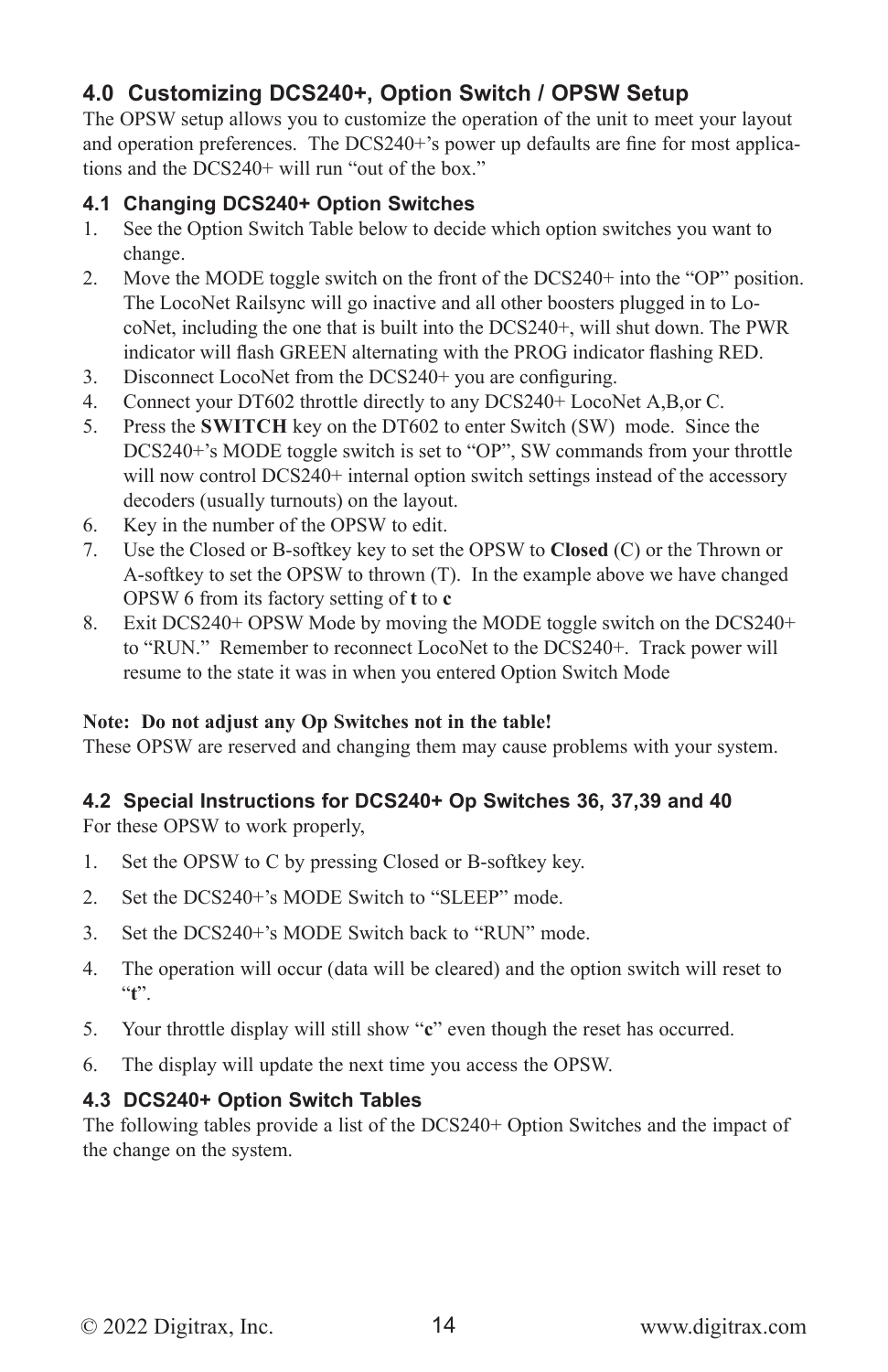| Option<br>Switch#  | <b>Effect on System operation</b>                                                                          | Factory<br><b>Default</b> |
|--------------------|------------------------------------------------------------------------------------------------------------|---------------------------|
| OPSW <sub>02</sub> | $t =$ Command Station Mode                                                                                 | t                         |
|                    | $c =$ Booster only Mode (not recommended)                                                                  |                           |
| OPSW <sub>03</sub> | $t = DCS240+$ 's booster normal                                                                            | t                         |
|                    | $c = DCS240+$ 's booster is auto reversing                                                                 |                           |
| OPSW <sub>06</sub> | $t =$ check for decoder before programming                                                                 | t                         |
|                    | $c$ = program without checking for a decoder                                                               |                           |
| OPSW <sub>13</sub> | $t =$ Loco address purge time 200 seconds                                                                  | t                         |
|                    | $c =$ Loco address purge time 600 seconds                                                                  |                           |
| OPSW <sub>14</sub> | $t =$ Loco address purging enabled                                                                         | t                         |
|                    | $c =$ Loco address purging disabled                                                                        |                           |
| OPSW <sub>15</sub> | $t$ = Purging will not change loco speed                                                                   |                           |
|                    | $c$ = Purging will force a loco to 0 speed                                                                 | t                         |
| OPSW <sub>17</sub> | $t =$ Automatic advanced decoder assisted [FX] consists are enabled                                        | t                         |
|                    | $c$ = Automatic advanced decoder assisted [FX] consists are disabled                                       |                           |
| OPSW <sub>18</sub> | $t$ = Normal DCS240+ booster short circuit shutdown time                                                   | t                         |
|                    | $\mathbf{c}$ = Extended DCS240+ booster short circuit shutdown time                                        |                           |
| OPSW <sub>20</sub> | $t =$ Enable address 00 or analog stretching for<br>conventional locos                                     | t                         |
|                    | $\mathbf{c}$ = Disable address 00 or analog stretching for<br>conventional locos                           |                           |
| OPSW <sub>21</sub> | OPSW 21-23 set the global system default type for "NEW" loco selec-<br>tions. $SW21/22/23$ set as follows: | $\mathbf c$               |
| OPSW <sub>22</sub> | $c-c-t = 128$ step mode<br>$c-c-c = 128$ step FX mode<br>$t-c-t = 14$ step mode                            | c                         |
| OPSW <sub>23</sub> | $t-t-t = 28$ step                                                                                          | t                         |
|                    | $t$ = enable Route echo over LocoNet                                                                       |                           |
| OPSW <sub>25</sub> | $c =$ Disable Route echo over LocoNet                                                                      | t                         |
| OPSW <sub>26</sub> | $t = Disable routes$                                                                                       |                           |
|                    | $c =$ Enable routes                                                                                        | $\mathbf c$               |
|                    | <b>DCS240+ Option Switch Tables</b>                                                                        |                           |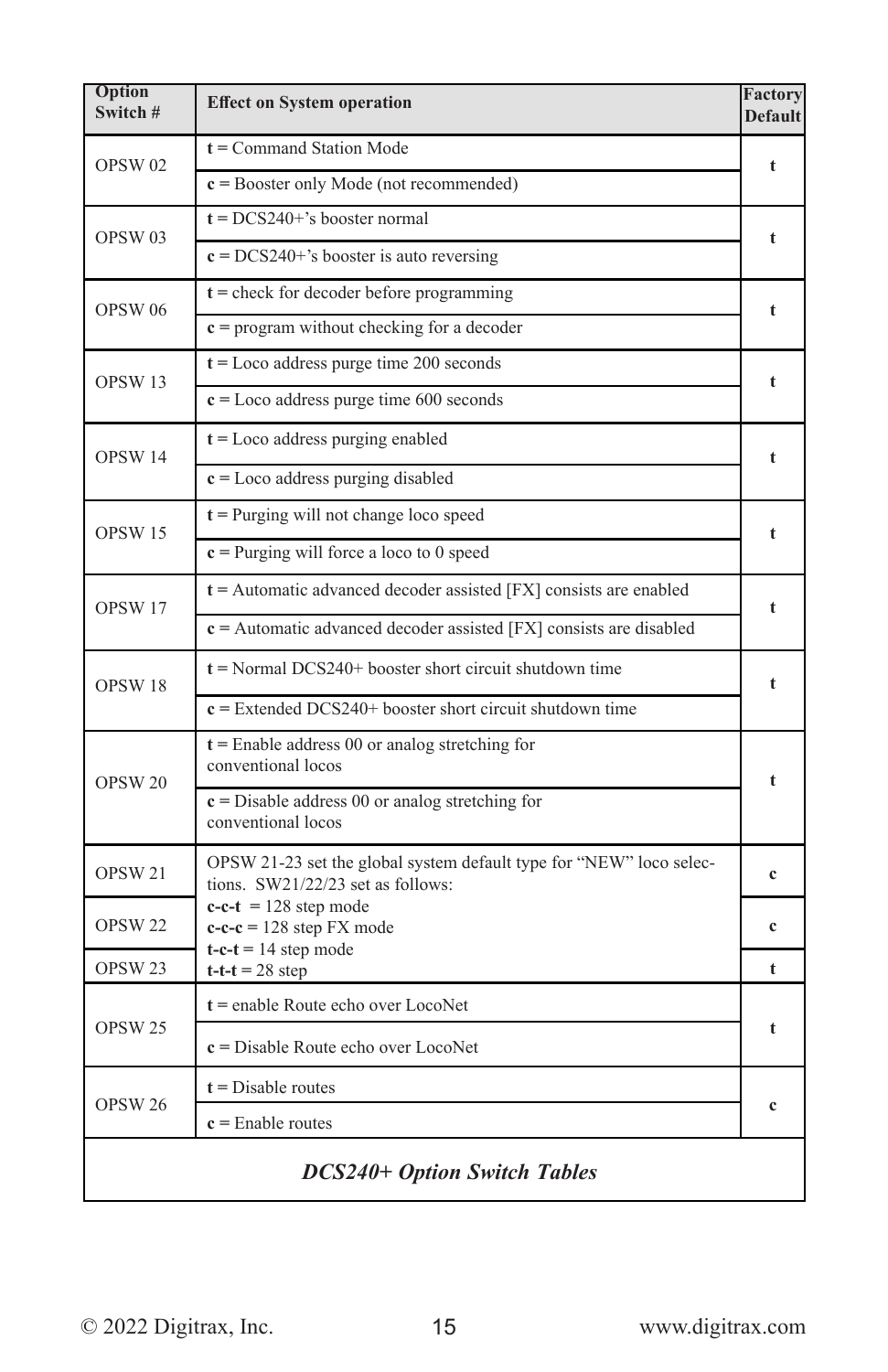| Option<br>Switch # | <b>Effect on System operation</b>                                                                                  | Factory<br><b>Default</b> |  |
|--------------------|--------------------------------------------------------------------------------------------------------------------|---------------------------|--|
|                    | $t$ = Enable normal switch commands, a.k.a. the "Bushby bit"                                                       |                           |  |
| OPSW <sub>27</sub> | $c =$ Disable normal switch commands, a.k.a. the "Bushby bit" Allows<br>attached PC to handle switch control logic | t                         |  |
| OPSW <sub>28</sub> | $t =$ Enable interrogate commands at power on                                                                      |                           |  |
|                    | $c =$ Disable interrogate commands at power on                                                                     | t                         |  |
| OPSW <sub>29</sub> | $\mathbf{c}$ Disable DCS240+ Booster transponding                                                                  | t                         |  |
|                    | $t$ = Normal route/switch output rate                                                                              |                           |  |
| OPSW <sub>31</sub> | $c =$ Fast route/switch output rate                                                                                | t                         |  |
|                    | $t =$ Track power off at power on                                                                                  |                           |  |
| OPSW <sub>33</sub> | $c =$ Allow track power to restore to prior state at power on                                                      | $\mathbf c$               |  |
| OPSW 34            | $t =$ Disallow track to power up to run state, if set to run prior to power on                                     |                           |  |
|                    | $c =$ Allow track to power up to run state, if set to run prior to power on                                        | t                         |  |
|                    | $t =$ Enables Loco Reset Button                                                                                    |                           |  |
| OPSW 35            | $c =$ Disables Loco Reset Button                                                                                   | t                         |  |
| OPSW 36*           | $c$ = Clears all mobile decoder info & consists                                                                    | t                         |  |
| OPSW 37*           | $c =$ Clears all routes                                                                                            |                           |  |
| OPSW 39*           | $c$ = Clears all internal memory states, including OPSW 36 & 37.                                                   |                           |  |
| OPSW 40*           | $c$ = Clears all internal memory states and sets Voltage Trim to default.<br>Resets DCS240+ to factory default     | t                         |  |
|                    | $t =$ Diagnostic click disabled                                                                                    |                           |  |
| OPSW <sub>41</sub> | $c =$ Diagnostic click when valid LocoNet commands incoming & routes<br>being output                               | t                         |  |
|                    | $t =$ Enable 2 short beeps when loco address purged                                                                |                           |  |
| OPSW <sub>42</sub> | $c =$ Disable 2 short beeps when loco address purged                                                               | t                         |  |
|                    | $t =$ Enable LocoNet update of command station's track status                                                      | t                         |  |
| OPSW <sub>43</sub> | $c =$ Disable LocoNet update of command station's track status                                                     |                           |  |
|                    | $t =$ Maximum slots to 400                                                                                         |                           |  |
| OPSW <sub>44</sub> | $c =$ Limit slots to 120                                                                                           | t                         |  |
|                    | $t =$ Enable reply for switch state request                                                                        |                           |  |
| OPSW <sub>45</sub> | $c =$ Disable reply for switch state request                                                                       | t                         |  |
|                    | <b>DCS240+ Option Switch Tables</b>                                                                                |                           |  |

*\* See special instructions in Section 4.2 for setting OPSW 36,37,39, and 40.*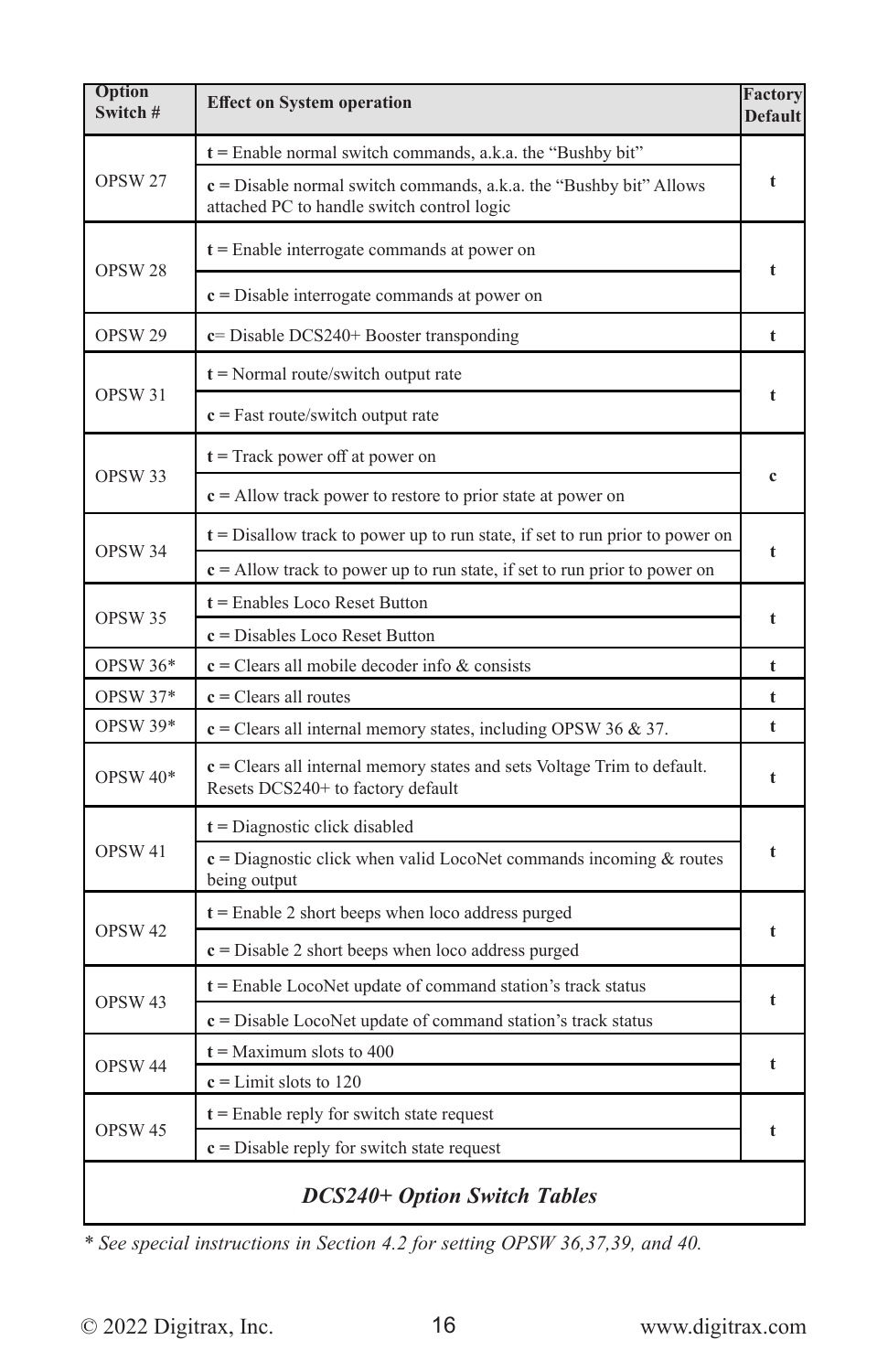### **5.0 DCS240+ Routes:**

The DCS240+ supports up to 64 routes. Each route consists of a list that contains a TOP turnout address and its position **c** or **t** and up to 16 other turnout addresses and their positions. Routes are stored in the DCS240+'s memory and can be operated by any throttle in the system that can send switch commands. Each of these 64 routes is operated by setting the TOP turnout address to the position saved in the route list. When a route is triggered, a route can include a switch that is the Top of another route and all the entries in the second route will be added to the string of turnout commands the initial route request generates. The second route called is a "nested" route.

From the initial route you can "nest" up to 3 levels deep. Note that a route that itself does not contain another Top switch (i.e., another route) will not increase the nest depth. You can combine routes as needed to issue a maximum of 120 switch commands.

When executing a route the DCS240+ will check to see if it exceeds these limits or contains the same switch command more than once. If the route exceeds the 120 switch maximum the DCS240+ will short beep 8 times. If the route contains the same switch command twice or "loops" on itself the DCS240+ will short beep 5 times. When the DCS240+ indicates these errors no switch commands will be issued. You will need to edit the route and correct the errors in the list before trying the command again.

#### **5.1 DCS240+ Route OPSW's:**

By default the DCS240+ is set route enabled. OPSW #26 enables and disables routes. To disable routes set OPSW #26 to **T**. You can erase all current routes in the DCS240+ by setting OPSW 37 to **C** and returning to Run mode.

You can disable LocoNet Route Echo by setting OPSW #25 to C. This will prevent the DCS240+ from copying Route commands to LocoNet when a route executes, and the SW commands will only go out over the DCC track.

*See section 4.1 for instructions for changing OPSWs.*

#### **5.2 Setting up Routes using the EZ RTS button**

To Setup EZ routes with any Switch control device:

- 1. Press the EZ RTS button. DCS240+ will issue 3 short beeps and PROG indicator will blink on once a second
- 2. Using your throttle in Switch mode select the turnout address to set as the Route ID or Number. Press **C** to close the switch and set the Route ID. The DCS240+ will make 1 long beep indicating it is ready to add turnout addresses to the route.
- 3. Select the first turnout address in your route and press as **T/C** to set the turnout position in the route. This first address will be your TOP address and the one you use to access the route when operating.
- 4. Continue selecting turnout addresses (including other route's TOP address) in this manner until you have reached the 16 turnout maximum or you are ready to end your route.
- 5. To end the route, enter the same turnout address twice in sequence. The DCS240+ will long beep 2 times indicating it is saved and exited Easy Routes. The DCS240+ will also save and exit Easy Routes if more than 16 turnout addresses are entered.
- 6. EZ routes do not allow reading of the routes. A DT602 allows full Read/Write editing of complete routes as per *section 5.3*.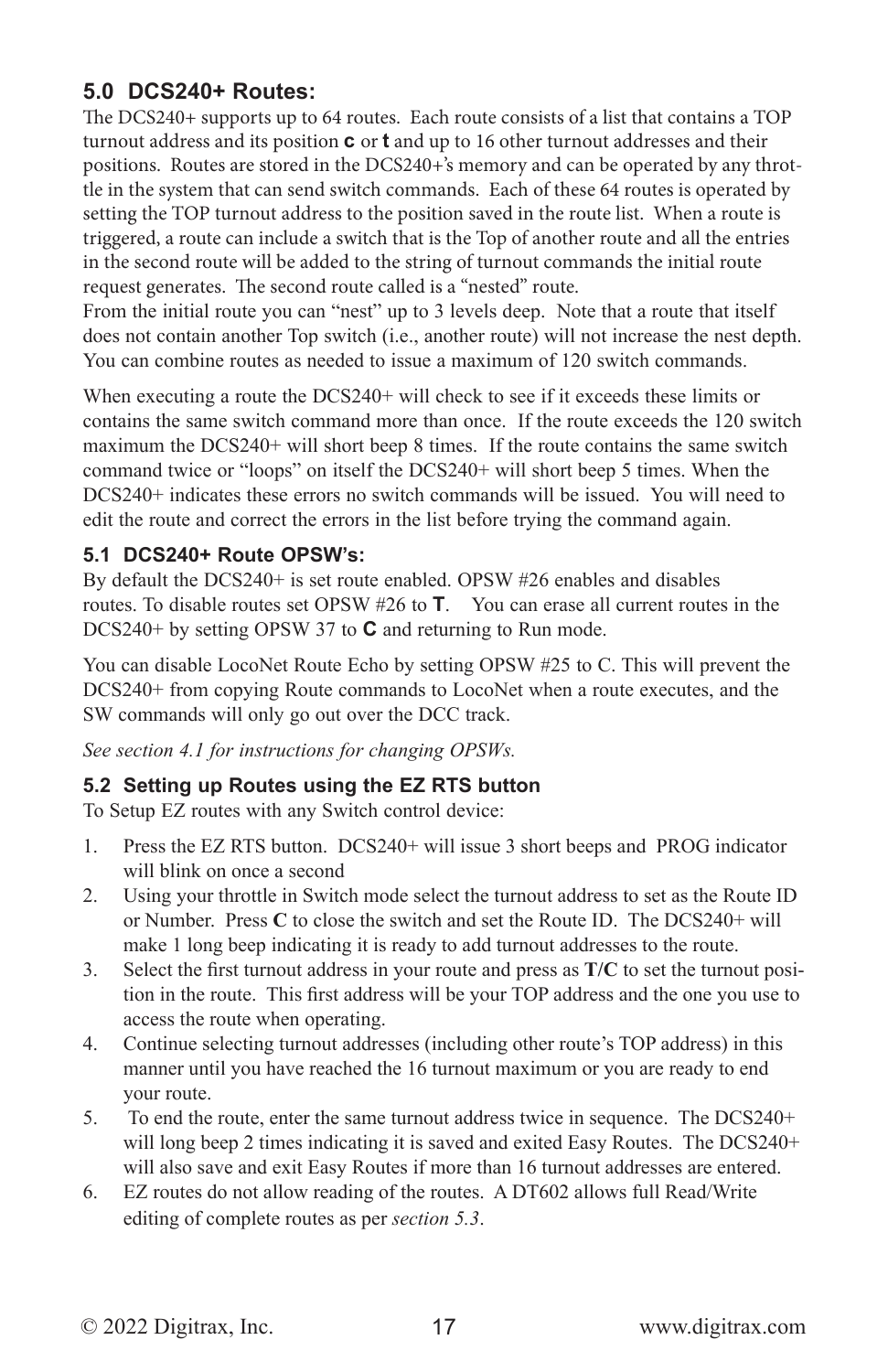**5.3 DT602 Reading and Editing DCS240+ routes:** Using a DT602 (of at least IPL version 0.6 or later) plugged into LocoNet, press the; Menu>3>4 keys to enter the advanced graphics **Route Editor** menu.

- 1. The "EDIT CS Route# :" screen at right will appear.
- 2. The LH encoder knob now selects a Route# and the RH encoder selects the black *outlined* Entry# to edit in the route.
- 3. Soft A key will toggle the entry from T to C direction choice.
- 4. Numeric keys will change the SW# in the outlined Entry position. "Add" soft key allows inserting another entry at current position and "Delete" will remove the current entry. The "SW test" soft key will send just the outlined switch# and direction to LocoNet to test a switch, or trigger a route.
- 5. After editing a Route is complete **be sure** to press the "Save" soft key to update this in DCS240+ non-volatile memory.
- **EDIT CS Route#: 01 of 64 Entry# TOP of 16 0100c 0224t Thrown Add Save Delete CS Routes: LH knob selects SW test**
- 6. Press "X" to exit DT602 Route Editor.

7. If *any* 7 series Accessory device is on LocoNet during this Route edit, the DT602 will beep after about one second and also show "DS7x" routes at the D soft key position. These are additional editable route choices above DCS240+ capability.

Note: If there is an error with the route the DCS240+ will beep 5 times when the route is triggered.

**6.0 DCS240+ Booster Operations (OPS) Mode read-back** As for *sec-*

*tion 5.3*, with a DT602, press the; Menu>2>1 keys to enter OPS Mode programming for the *currently selected active throttle address.*

- 1. The initial screen allows OPS mode CV number setting or CV data read/write modify.
- 2. For this example, press the 5 then 8 keys to select CV#58, then press the CVDATA or B-softkey to change to the CV Read/Write screen, as at right.
- 3. Press the READ or B-softkey to read back CV58 for *active decoder 03 on the tracks powered by the DCS240+ booster, or RA/RB terminals*.
- 4. In this case the Ops Mode read is OK, and the result is the CV58 value shows 10 in GREEN.
- 5. If decoder 03 was a Digitrax SFX Sound decoder step 4 actually reads the Sound Volume CV. You can us the number keys to set a valid CV58 value and then press WRITE or A-softkey to change the



decoder to this new volume value in CV58. This CV change is NOT on PA/PB track. 6. For Ops Read success the DCS240+ must have OPSW29=T, the decoder must be

- Transponding capable and enabled. Additionally for reliable OPS read there should not be incompatible or noisy decoders on these RA/RB booster tracks.
- 7. Detection of a transponder will provide its address in Zone 2047.

© 2022 Digitrax, Inc. 18 18 www.digitrax.com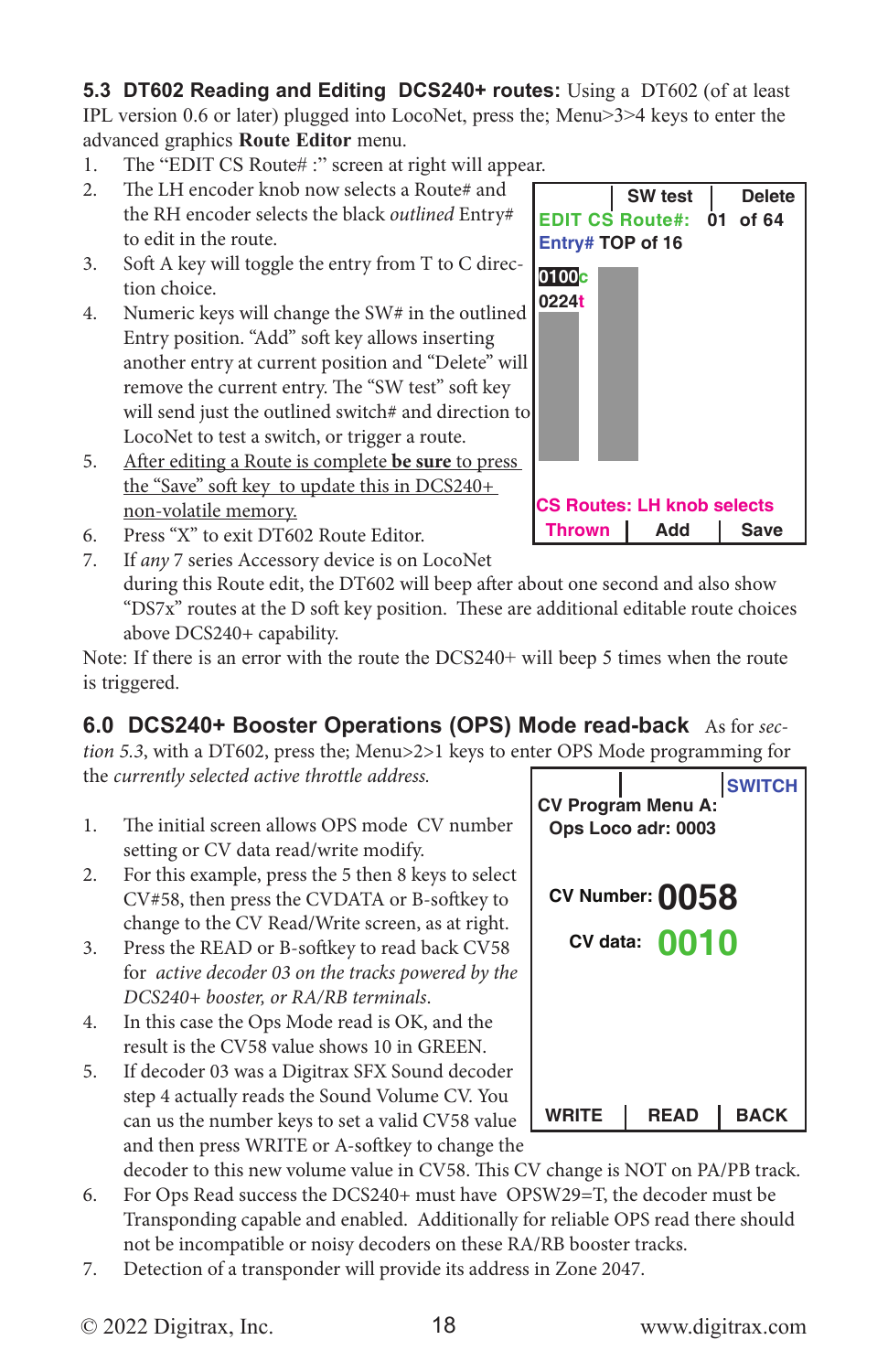# **7.0 How the DCS240+ Manages Addresses**

Your DCS240+ has a finite number of "slots" available in its memory. The factory default is set for 400 addresses. Once the slots available in your command station are full, the throttle will display the "slot=max" or "FF" message to let you know that you need to release some locos if you want to select and run others. *Find details on loco dispatching in your throttle user manual or you can simply press the Loco Reset Button to clear all addresses and consists from the DCS240+ CS.*

#### **7.1 Purging of addresses:**

Purging is the process by which the DCS240+ changes the status of decoders that are either not being used or are unattended to make room for other addresses to be selected and refreshed by the command station. *See Section 4.0 for setting the DCS240+ OPSW 13,14, and 15 to manage how the DCS240+ purges addresses.*

| The DCS240+'s default setting for purging are: |                                                               |
|------------------------------------------------|---------------------------------------------------------------|
|                                                | $\log$ OPSW 13 $\mid$ t = Loco address purge time 200 seconds |
|                                                | $\log$ OPSW 14 $\mid$ t = Loco address purging enabled        |
|                                                | $\log$ OPSW 15 $\ $ t = Purging will not change loco speed    |

# **8.0 Connecting the DCS240+ to a Computer**

The DCS240+ can be connected to a computer using the USB socket on the front. It provides all the same functionality as a PR3/PR4/DCS210+ and DCS52, giving you access to Digitrax SoundLoader and other computer utility programs. It can also be used as a LocoNet interface for other compatible PC layout control software.

SoundLoader and the DCS240+ have been tested to work on many PC compatible computers running 550MHz and faster, using Windows: XP, Vista, 2000, 7, 8 and 10, with 512MB of RAM.

Other combinations of hardware and software may also work, but are not guaranteed to work by Digitrax, if they have not been tested to operate properly. Drivers must be installed on the PC for the DCS240+ to operate over USB.

Installation consists of three steps: (a) Driver installation, (b) Hardware Setup, (c) Software setup:

#### **8.1 Driver Installation**

Before the DCS240+ USB can be used, drivers for your specific Windows version must be installed. Drivers and Windows version specific instructions are available from the Digitrax website PR3 Xtra Product page: http://www.digitrax.com/PR3Xtra.

The DCS240+ uses the same drivers and instructions as the PR3. If you've previously installed a; PR3/PR4/DCS210+ or DCS52 on the PC you are connecting to, you will **not need** to reinstall new drivers.

#### **8.2 Hardware Installation**

The DCS240+ does not require any additional special setup to be used with a PC. Once you have installed the Drivers simply connect your DCS240+ to your computer via a matching USB cable.

© 2022 Digitrax, Inc. 1919 www.digitrax.com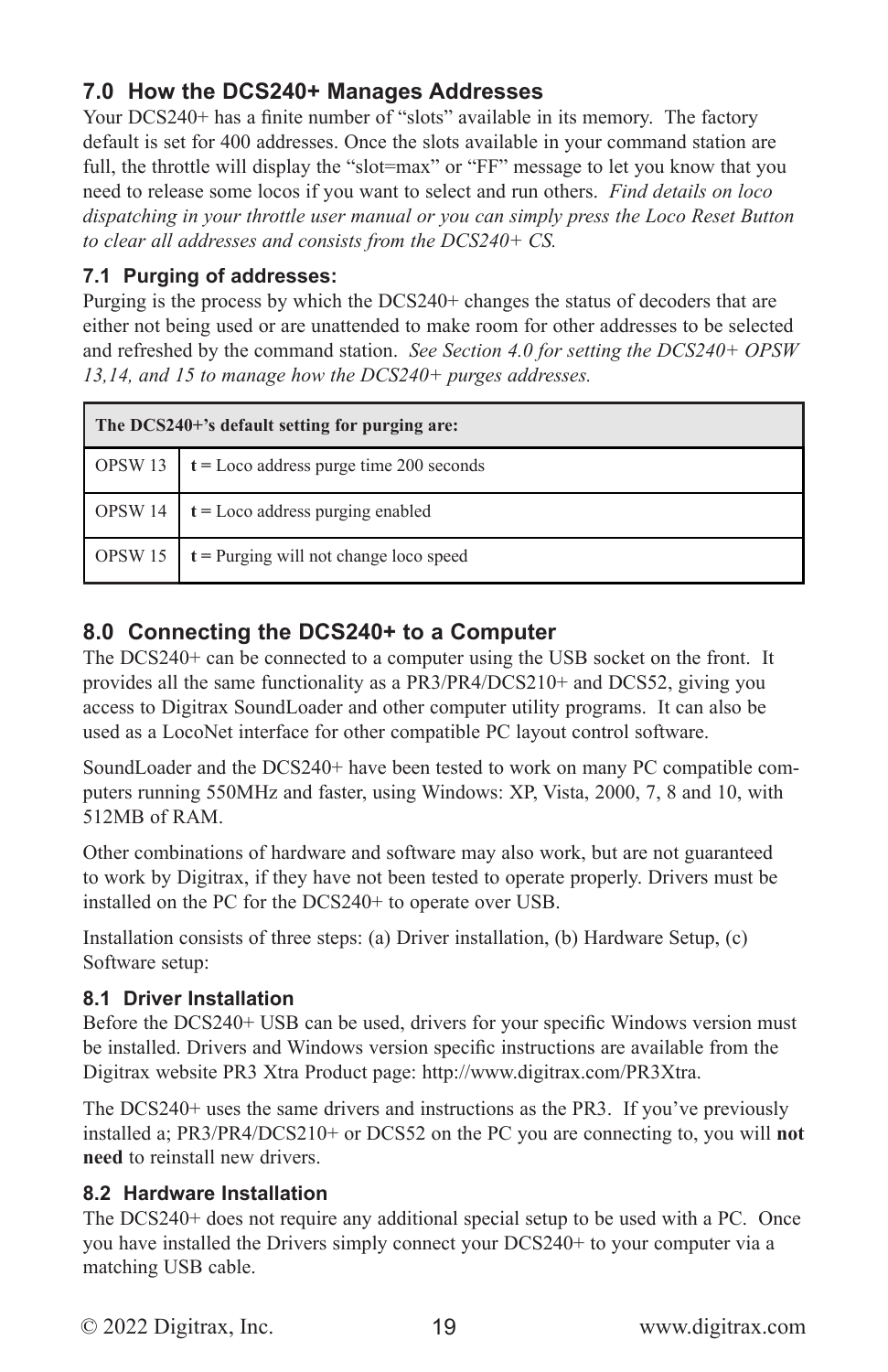The USB led will glow BLUE to indicate when the USB is enumerated and connected to a PC responding with proper drivers. The DCS240+ can then be accessed with PC apps by using the new COM port.

You can use Windows or a utility like the free "UsbTreeView.exe" to determine which PC COM port the DCS240+ has been enumerated on.

The DCS240+ uses the DCS240+'s Program A(PA) and B(PB) terminals for decoder programming from the PC app. The PC communicates directly to the DCS240+, and the LocoNet A,B,or C ports echo any non-programming USB data exchanges with the PC.

#### **8.3 Software Installation**

The DCS240+ uses the same Digitrax SoundLoader program and Utilities like; LocoMonII, DTNetSetup, DigiIPL II etc, as the PR3, PR4, DCS52 and DCS210+. It is recommend that you go to http://www.digitrax.com/PR3Xtra and download the latest editions of these programs to get the most out of your DCS240+.

**8.4 Connecting the DCS240+ to a Computer Additional Troubleshooting** The DCS240+ requires a driver for Windows. If the driver is not installed or not installed correctly the DCS240+ will not operate with the PC.

To verify proper installation of the drivers:

Start the Windows Device Manager. Under Ports (COM & LPT) there should be a new Communications Port (COMx) listed when enumeration occurs, where COMx is the communications port number or COM port.

Right clicking on this communications port and then clicking on Properties, Details and then "Bus reported device description" property line should show "Vcom DCS240+".

This correct enumerated DCS240+ COMx port number is used by Soundloader or other utility programs for proper operation. If the Windows allocated COM port is above the software's range, you may have to make Windows re-number the COM port.

#### **9.0 IPL Updating the DCS240+ to the latest firmware**

Occasionally Digitrax makes updates and improvements to the operational code of its products. In order to update your DCS240+ you will need to have the DigiIPLII utility installed on a computer connected to your LocoNet and the latest IPL firmware (.dmf) file. The DCS240+ can be updated either directly using its USB connection (fastest method) or via LocoNet using a PR3, PR4 or other computer to LocoNet interface.

When IPL updating via USB the PWR indicator will flash GREEN alternating with the NET indicator flashing fast RED.

When updating via LocoNet the PWR indicator will flash Green alternating with the NET indicator flashing RED slow, about once a second.

For additional information, FAQ's and the latest firmware files visit http://www.digitrax. com/downloads/ or the DCS240+ product pages.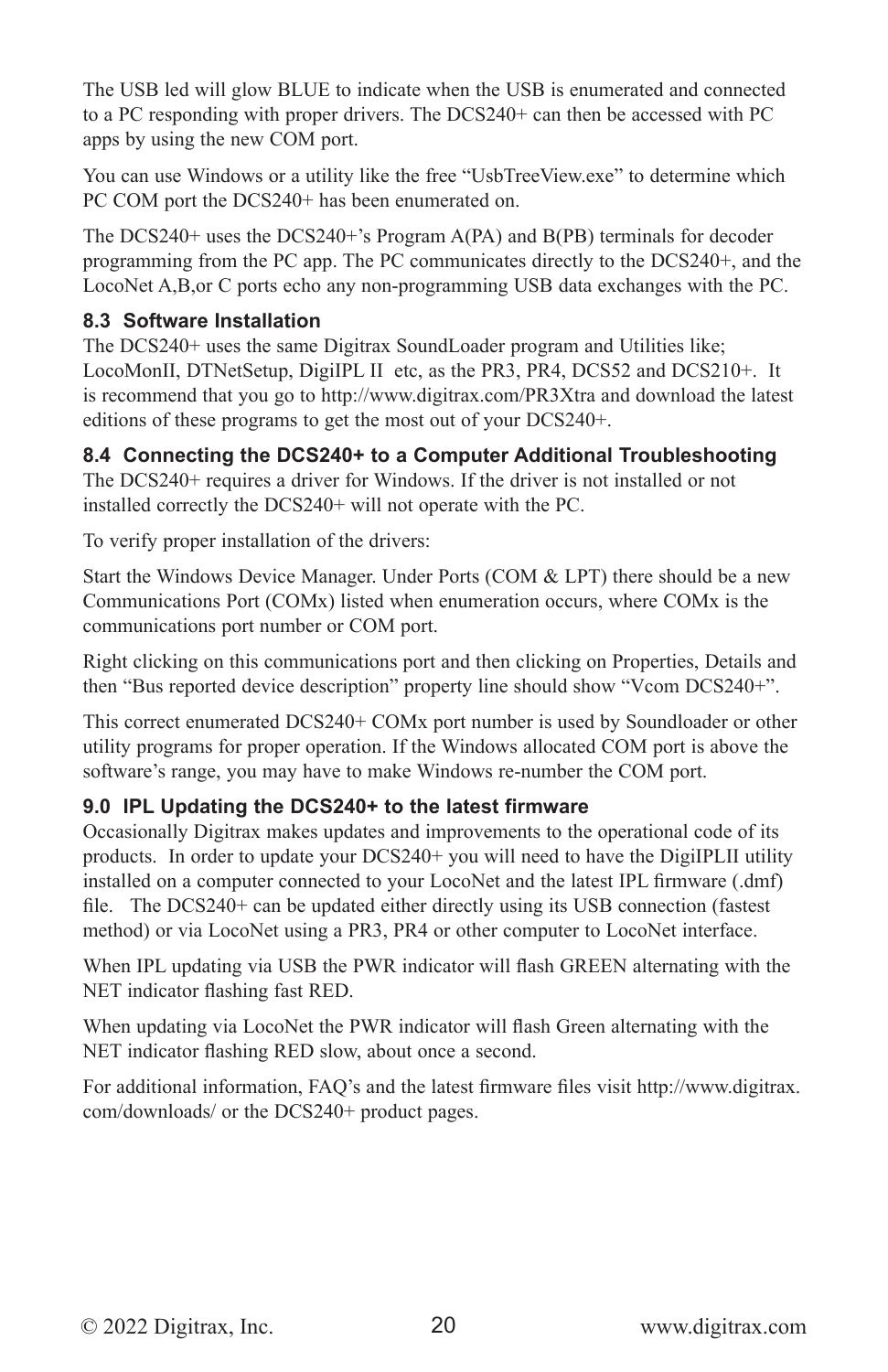# **FCC Information**

Radio or TV Interference: (this information is MANDATED by the FCC) This equipment has been tested and found to comply with the limits for a Class B digital device, pursuant to part 15 of the FCC rules. These limits are designed to provide reasonable protection against harmful interference in a residential environment. This equipment generates, uses and can radiate radio frequency energy and, if not installed and used in accordance with the instruction manual, may cause harmful interference to radio communications. However, there is no guarantee that interference will not occur in a particular installation. If this equipment does cause harmful interference to radio or television reception, which can be determined by turning the equipment off and on, the user is encouraged to try to correct the interference by one or more of the following measure

- Reorient or relocate the receiving antenna.
- Increase the separation between the equipment and the receiver.
- Connect the equipment into an outlet on a circuit different form that to which the receiver is connected.
- Consult the dealer or an experienced radio/TV technician for help.

Note that any modifications to the equipment not expressly approved by Digitrax voids the user's authority to operate under and be in compliance with CFR 47 rules, as administered by the Federal Communication Commission. Digitrax believes any conscientiously installed equipment following guidelines in this manual would be unlikely to experience RFI problems.

#### **For Canadian Users:**

"This digital apparatus does not exceed the Class B limits for Radio noise emission from digital apparatus set out in the Radio Interference Regulation or the Canadian Department of Communications."

Le present appariel numerique n emet pas de bruits radio-electriques depassant les limites applicables aux appareils numeriques de la classe B prescrites dans le Reglement sur le brouillage radioelectrique edicte par le ministere des Communications du Canada.

#### **Patents and Trade Secret**

Digitrax uses material covered by US Patents 6,220,552, 6,275,739, 6,318,678, 6,367,742, 6,545,886, 6,513,763, 6,747,579, 6,536,716, 6,533,223, 6,533,224, 8,229,582, 8,292,237, 6,729,584 and others under non-exclusive licenses and/or assignments from Anthony J. Ireland. Licensing for material covered by these patents are available to other companies and individuals. Other patents covering technology used by Digitrax are pending. Measures to protect trade secret information are enforced.

Digitrax licenses the commercial use of LocoNet, which is trade secret technology, to other companies on a non-exclusive basis. LocoNet is copyrighted property.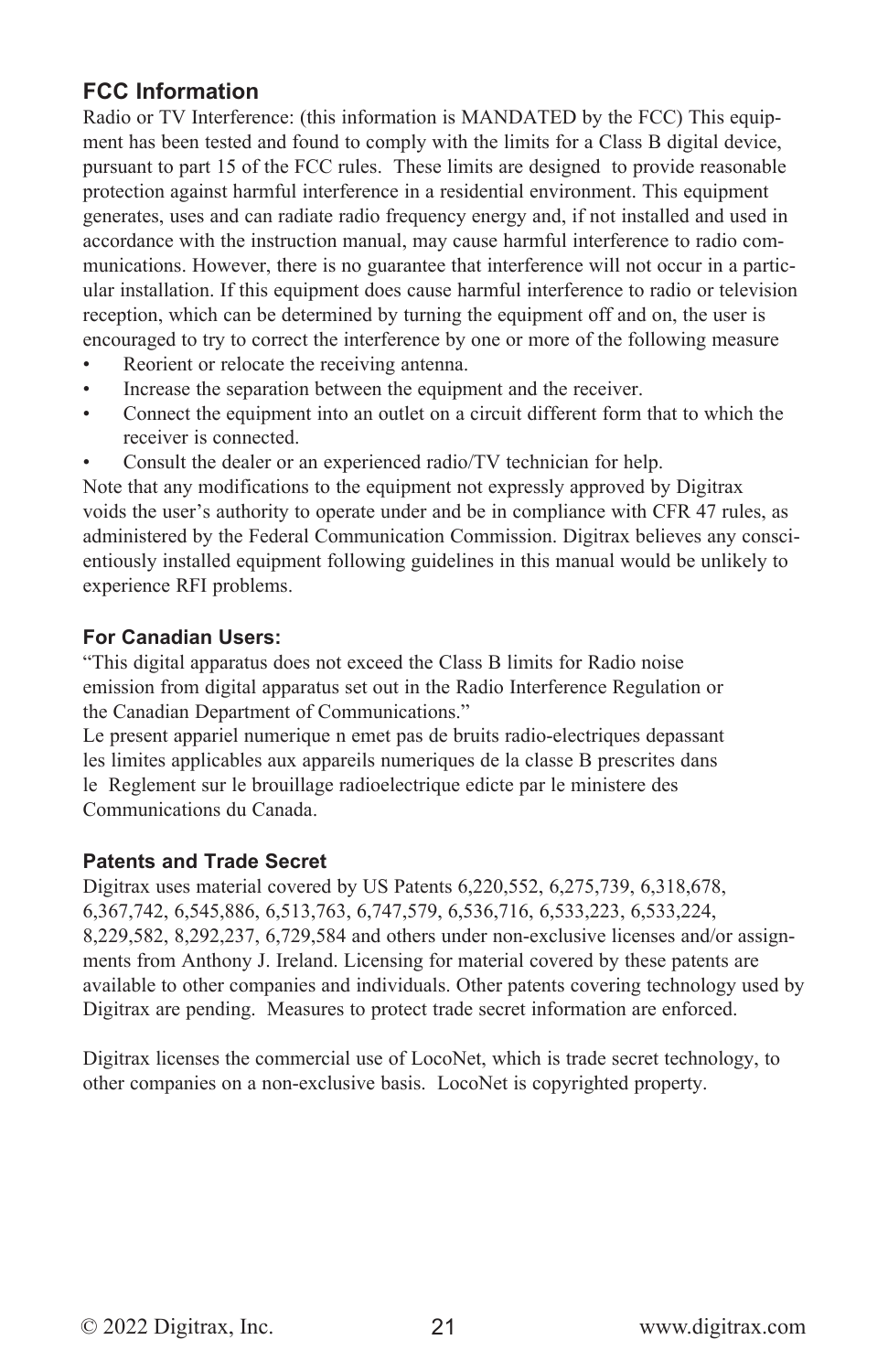### **Warranty and Repair Information:**

Digitrax gives a one-year warranty against material and manufacturing defects for the  $DCS240+$ 

All warranties on Digitrax products are limited to repair or replacement of Digitrax products at the discretion of Digitrax. Except to the extent expressly stated, there are no warranties, express or implied, including but not limited to any warranties of merchantability or fitness for a particular purpose.

For items that are no longer covered under warranty, whenever possible we will make repairs to units at fair and reasonable rates.

Please visit our warranty and repair page at www.digitrax.com/warranty for warranty and repair information and procedures.

*Digitrax, Inc. reserves the right to make changes in design and specifications, and/or to make additions or improvements in its products without imposing any obligations upon itself to install these changes, additions or improvements on products previously manufactured.*

> *Digitrax, Inc. is not responsible for unintentional errors or omissions in this documen*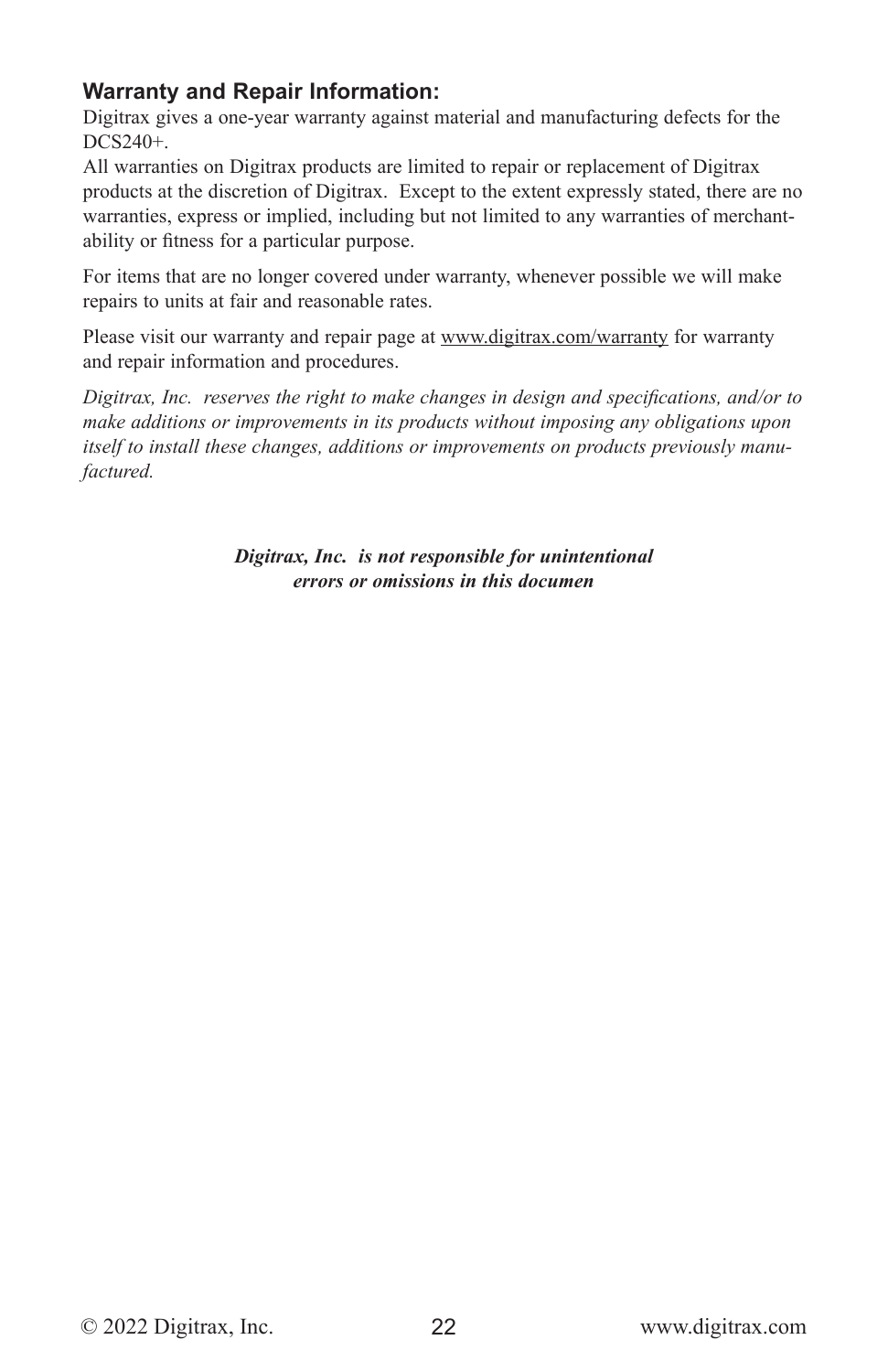*page intentionally blank*